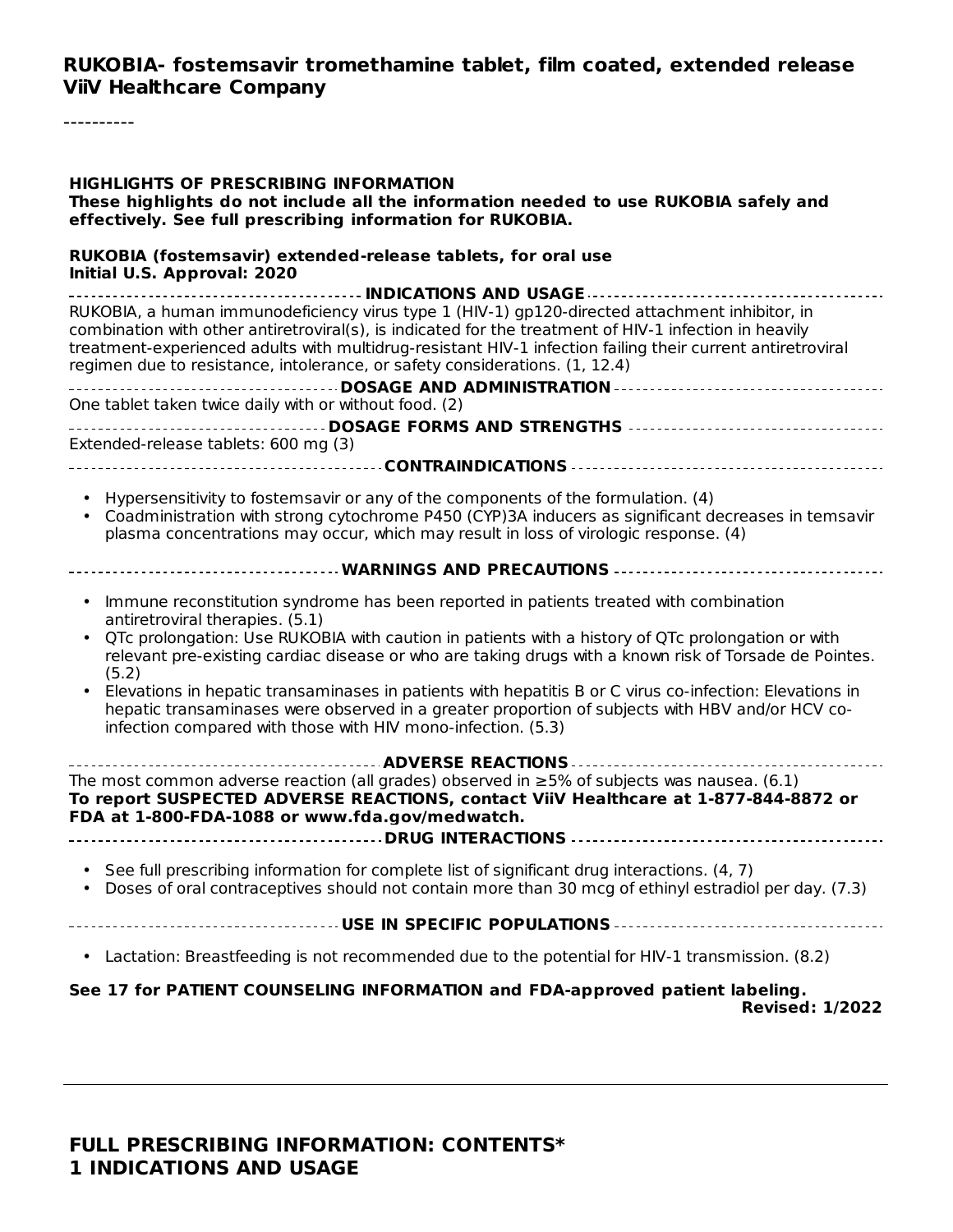#### **2 DOSAGE AND ADMINISTRATION**

#### **3 DOSAGE FORMS AND STRENGTHS**

#### **4 CONTRAINDICATIONS**

#### **5 WARNINGS AND PRECAUTIONS**

5.1 Immune Reconstitution Syndrome

5.2 QTc Prolongation with Higher than Recommended Dosages

5.3 Elevations in Hepatic Transaminases in Patients with Hepatitis B or C Virus Coinfection

5.4 Risk of Adverse Reactions or Loss of Virologic Response Due to Drug **Interactions** 

## **6 ADVERSE REACTIONS**

6.1 Clinical Trials Experience

## **7 DRUG INTERACTIONS**

- 7.1 Potential for RUKOBIA to Affect Other Drugs
- 7.2 Potential for Other Drugs to Affect RUKOBIA
- 7.3 Established and Other Potentially Significant Drug Interactions
- 7.4 Drugs that Prolong QT Interval
- 7.5 Drugs without Clinically Significant Interactions with RUKOBIA

## **8 USE IN SPECIFIC POPULATIONS**

- 8.1 Pregnancy
- 8.2 Lactation
- 8.4 Pediatric Use
- 8.5 Geriatric Use
- 8.6 Renal Impairment
- 8.7 Hepatic Impairment

## **10 OVERDOSAGE**

## **11 DESCRIPTION**

## **12 CLINICAL PHARMACOLOGY**

- 12.1 Mechanism of Action
- 12.2 Pharmacodynamics
- 12.3 Pharmacokinetics
- 12.4 Microbiology

## **13 NONCLINICAL TOXICOLOGY**

13.1 Carcinogenesis, Mutagenesis, Impairment of Fertility

#### **14 CLINICAL STUDIES**

## **16 HOW SUPPLIED/STORAGE AND HANDLING**

## **17 PATIENT COUNSELING INFORMATION**

\* Sections or subsections omitted from the full prescribing information are not listed.

## **FULL PRESCRIBING INFORMATION**

## **1 INDICATIONS AND USAGE**

RUKOBIA, in combination with other antiretroviral(s), is indicated for the treatment of human immunodeficiency virus type 1 (HIV-1) infection in heavily treatment-experienced adults with multidrug-resistant HIV-1 infection failing their current antiretroviral regimen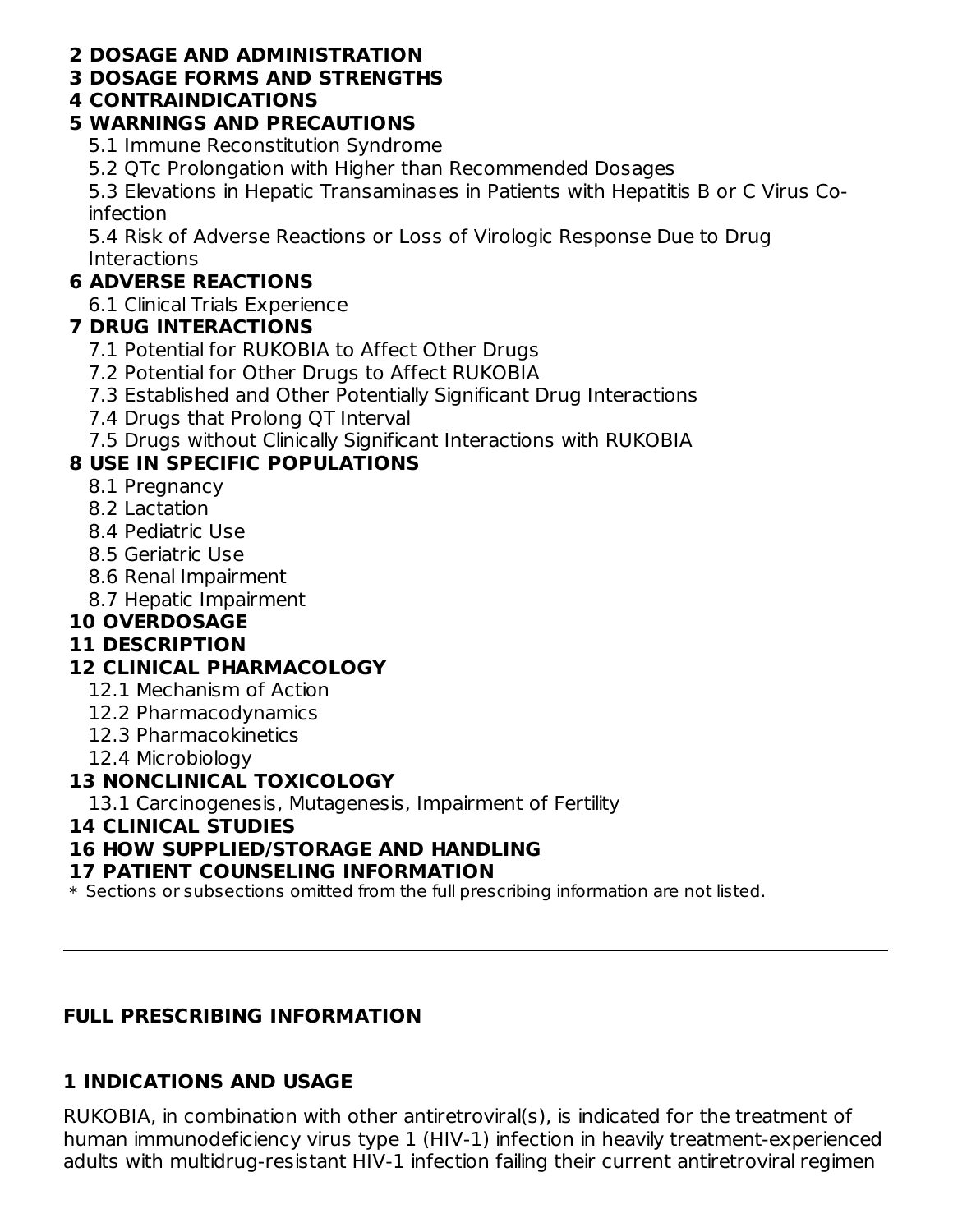due to resistance, intolerance, or safety considerations [see Clinical Studies (14)].

#### **2 DOSAGE AND ADMINISTRATION**

The recommended dosage of RUKOBIA is one 600-mg tablet taken orally twice daily with or without food [see Clinical Pharmacology (12.3)]. Swallow tablets whole. Do not chew, crush, or split tablets.

#### **3 DOSAGE FORMS AND STRENGTHS**

Each RUKOBIA extended-release tablet contains 600 mg of fostemsavir (equivalent to 725 mg of fostemsavir tromethamine). The tablets are beige, oval, film-coated, biconvex tablets, debossed with "SV 1V7" on one side.

#### **4 CONTRAINDICATIONS**

RUKOBIA is contraindicated in patients:

- with previous hypersensitivity to fostemsavir or any of the components of RUKOBIA.
- coadministered strong cytochrome P450 (CYP)3A inducers, as significant decreases in temsavir (the active moiety of fostemsavir) plasma concentrations may occur which may result in loss of virologic response. These drugs include, but are not limited to [see Drug Interactions (7), Clinical Pharmacology (12.3)]:
	- Androgen receptor inhibitor: Enzalutamide
	- Anticonvulsants: Carbamazepine, phenytoin
	- Antimycobacterial: Rifampin
	- Antineoplastic: Mitotane
	- Herbal product: St John's wort (Hypericum perforatum)

## **5 WARNINGS AND PRECAUTIONS**

#### **5.1 Immune Reconstitution Syndrome**

Immune reconstitution syndrome has been reported in patients treated with combination antiretroviral therapy, including RUKOBIA [see Adverse Reactions (6.1)]. During the initial phase of combination antiretroviral treatment, patients whose immune systems respond may develop an inflammatory response to indolent or residual opportunistic infections (such as Mycobacterium avium infection, cytomegalovirus, Pneumocystis jirovecii pneumonia [PCP], or tuberculosis), which may necessitate further evaluation and treatment.

Autoimmune disorders (such as Graves' disease, polymyositis, Guillain-Barré syndrome, and autoimmune hepatitis) have also been reported to occur in the setting of immune reconstitution; however, the time to onset is more variable and can occur many months after initiation of treatment.

## **5.2 QTc Prolongation with Higher than Recommended Dosages**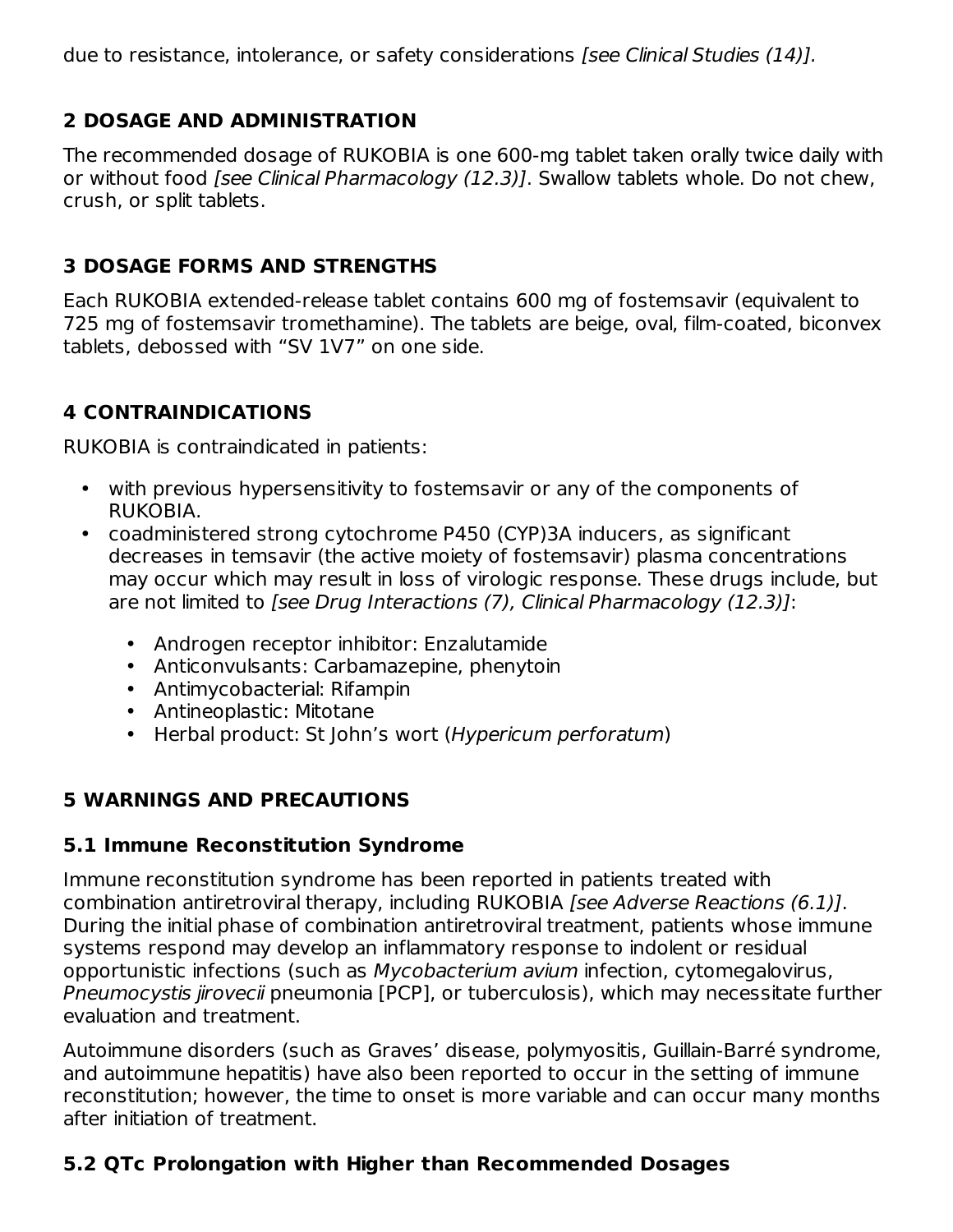RUKOBIA at 2,400 mg twice daily, 4 times the recommended daily dose, has been shown to significantly prolong the QTc interval of the electrocardiogram *[see Drug*] Interactions (7.4), Clinical Pharmacology (12.2)]. RUKOBIA should be used with caution in patients with a history of QTc interval prolongation, when coadministered with a drug with a known risk of Torsade de Pointes, or in patients with relevant pre-existing cardiac disease. Elderly patients may be more susceptible to drug-induced QT interval prolongation.

#### **5.3 Elevations in Hepatic Transaminases in Patients with Hepatitis B or C Virus Co-infection**

Monitoring of liver chemistries is recommended in patients with hepatitis B and/or C coinfection. Elevations in hepatic transaminases were observed in a greater proportion of subjects with HBV and/or HCV co-infection compared with those with HIV monoinfection. Some of these elevations in transaminases were consistent with hepatitis B reactivation, particularly in the setting where anti-hepatitis therapy was withdrawn [see Adverse Reactions (6.1)]. Particular diligence should be applied in initiating or maintaining effective hepatitis B therapy (referring to treatment guidelines) when starting RUKOBIA in patients co-infected with hepatitis B.

#### **5.4 Risk of Adverse Reactions or Loss of Virologic Response Due to Drug Interactions**

The concomitant use of RUKOBIA and certain other drugs may result in known or potentially significant drug interactions, some of which may lead to *[see*] Contraindications (4), Warnings and Precautions (5.2), Drug Interactions (7.3), Clinical Pharmacology (12.3)]:

- Loss of therapeutic effect of RUKOBIA and possible development of resistance due to reduced exposure of temsavir.
- Possible prolongation of QTc interval from increased exposure to temsavir [see Drug Interactions (7.4)].

See Table 3 for steps to prevent or manage these possible and known significant drug interactions, including dosing recommendations. Consider the potential for drug interactions prior to and during therapy with RUKOBIA, review concomitant medications during therapy with RUKOBIA, and monitor for the adverse reactions associated with the concomitant drugs.

## **6 ADVERSE REACTIONS**

The following adverse reactions are discussed in greater detail in other sections of the labeling:

- Immune reconstitution syndrome [see Warnings and Precautions (5.1)].
- QTc prolongation [see Warnings and Precautions (5.2)].
- Elevations in hepatic transaminases in patients with hepatitis B or C virus coinfection [see Warnings and Precautions (5.3)].

## **6.1 Clinical Trials Experience**

Because clinical trials are conducted under widely varying conditions, adverse reaction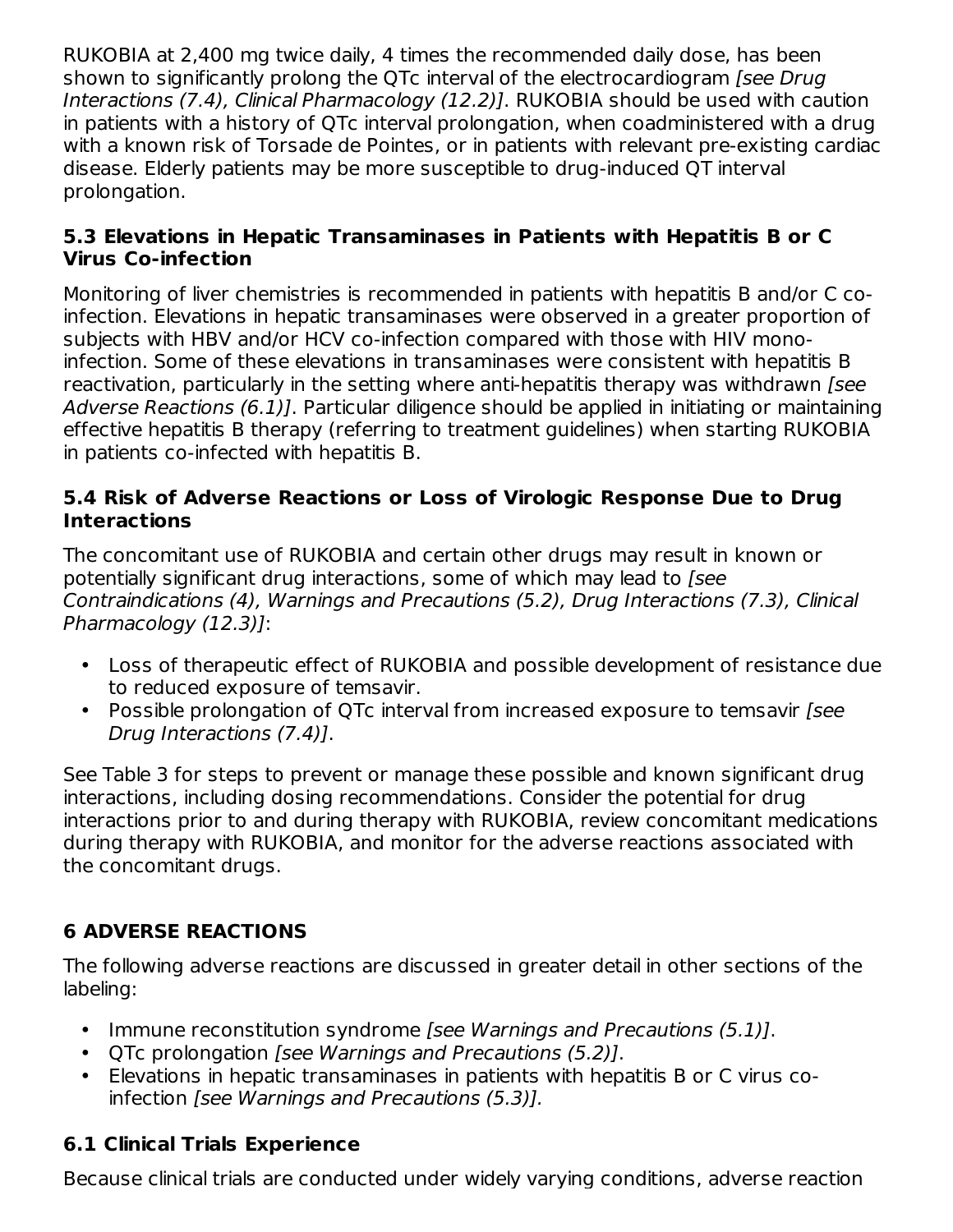$B_{\rm eff}$  trials are conducted under widely varying conditions, adverse reactions, adverse reactions, adverse reactions, adverse reactions, adverse reactions, adverse reactions, adverse reactions, adverse reactions, advers rates observed in the clinical trials of a drug cannot be directly compared with rates in the clinical trials of another drug and may not reflect the rates observed in practice.

A total of 620 subjects with HIV-1 infection received at least one dose of RUKOBIA as part of a controlled clinical trial.

The primary safety assessment of RUKOBIA is based on 96 weeks of data from a Phase 3 partially randomized, international, multicenter, double-blind, placebo-controlled trial (BRIGHTE) conducted in 371 heavily treatment-experienced adult subjects [see Clinical Studies (14)]. In the randomized cohort, 203 subjects received at least one dose of blinded RUKOBIA 600 mg twice daily and 69 subjects received placebo in addition to their current failing regimen for 8 days of functional monotherapy. Beyond Day 8, all randomized subjects except one received open-label RUKOBIA 600 mg twice daily plus an optimized background therapy (OBT). In the nonrandomized cohort, 99 subjects received open-label RUKOBIA 600 mg twice daily plus OBT from Day 1 onward.

A total of 370 subjects (271 randomized and 99 nonrandomized) received at least 1 dose of RUKOBIA 600 mg twice daily in the BRIGHTE trial. Overall, most (81%) of the adverse reactions reported with RUKOBIA were mild or moderate in severity. The proportion of subjects who discontinued treatment with RUKOBIA due to an adverse event was 7% at Week 96 (randomized: 5% and nonrandomized: 12%). The most common adverse events leading to discontinuation were related to infections (3% of subjects receiving RUKOBIA). Serious drug reactions occurred in 3% of subjects and included 3 cases of severe immune reconstitution inflammatory syndrome.

Data from the randomized cohort form the basis of the safety assessment of RUKOBIA because the presence of significant comorbid illness in the nonrandomized cohort (associated with advanced HIV infection) may confound the assessment of causality. Adverse reactions (all grades) reported in ≥2% of subjects in the randomized cohort in the Week 96 analysis are listed in Table 1.

#### **Table 1. Adverse Reactions (Grades 1 to 4) Reported in ≥2% of Subjects a Receiving RUKOBIA plus OBT in the BRIGHTE Trial, Randomized Cohort (Week 96 Analysis)**

| <b>Adverse Reaction</b>                     | <b>RUKOBIA plus OBT</b><br>$(n = 271)^{b}$ |
|---------------------------------------------|--------------------------------------------|
| Nausea                                      | 10%                                        |
| Diarrhea                                    | 4%                                         |
| Headache                                    | 4%                                         |
| Abdominal pain <sup>c</sup>                 | 3%                                         |
| Dyspepsia                                   | 3%                                         |
| Fatigue <sup>d</sup>                        | 3%                                         |
| Rashe                                       | 3%                                         |
| Sleep disturbance <sup>f</sup>              | 3%                                         |
| Immune Reconstitution Inflammatory Syndrome | 2%                                         |
| Somnolence                                  | 2%                                         |
| Vomiting                                    | 2%                                         |

<sup>a</sup> Frequencies of adverse reactions are based on all treatment-emergent adverse events attributed to study drug by the investigator.

<sup>b</sup> Of the 272 subjects enrolled in the randomized cohort, 1 subject who received placebo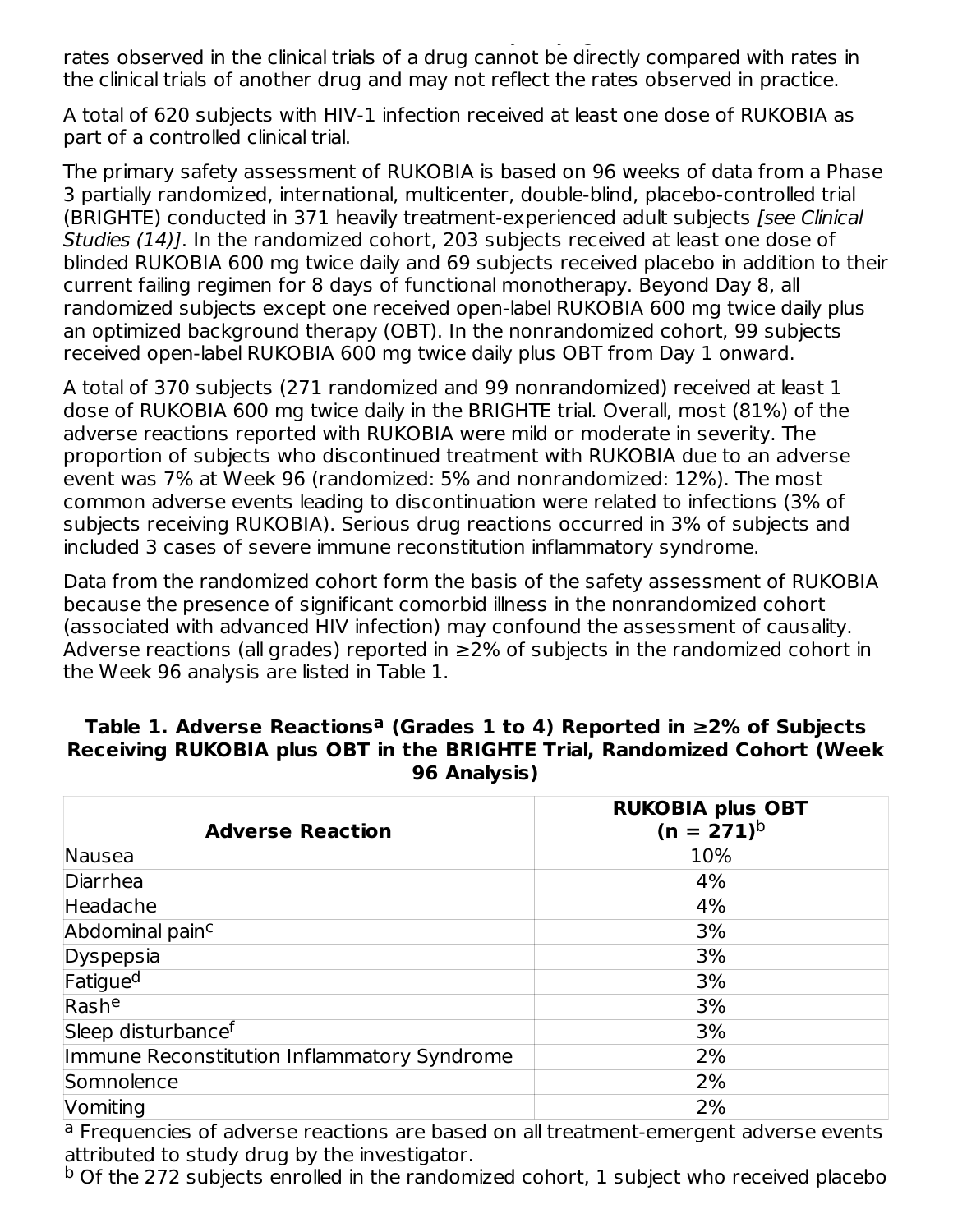withdrew from the trial prior to receiving RUKOBIA in the open-label phase of the trial. <sup>c</sup> Includes pooled terms: abdominal discomfort, abdominal pain, and abdominal pain upper.

<sup>d</sup> Includes pooled terms: fatigue and asthenia.

<sup>e</sup> Includes pooled terms: rash, rash generalized, rash maculo-papular, rash pruritic, and dermatitis allergic.

<sup>f</sup> Includes pooled terms: insomnia, sleep deficit, sleep disorder, abnormal dreams.

Adverse reactions in the nonrandomized cohort were similar to those observed in the randomized cohort. The most common adverse reactions reported in nonrandomized subjects were fatigue (7%), nausea (6%), and diarrhea (6%).

#### Less Common Adverse Reactions

The following adverse reactions occurred in <2% of subjects receiving RUKOBIA in the randomized cohort of the BRIGHTE trial. These events have been included based on the assessment of potential causal relationship and were also reported in the nonrandomized cohort.

Cardiac Disorders: Electrocardiogram QT prolonged. All reports were asymptomatic.

#### Musculoskeletal Disorders: Myalgia.

Nervous System Disorders: Dizziness, dysgeusia, neuropathy peripheral (includes pooled terms: neuropathy peripheral and peripheral sensory neuropathy).

Skin and Subcutaneous Tissue Disorders: Pruritus.

#### Laboratory Abnormalities

Selected laboratory abnormalities (Grades 3 to 4) with a worsening grade from baseline and representing the worst-grade toxicity in  $\geq$ 2% of subjects in the randomized cohort of the BRIGHTE trial are presented in Table 2.

#### **Table 2. Selected Laboratory Abnormalities (Grades 3 to 4) Reported in ≥2% of Subjects in the Randomized Cohort Receiving RUKOBIA plus OBT in the BRIGHTE Trial (Week 96 Analysis)**

| <b>Laboratory Parameter</b><br><b>Preferred Term</b> | <b>RUKOBIA plus OBT</b><br>$(n = 271a)$ |
|------------------------------------------------------|-----------------------------------------|
| $ALT (>5.0 \times ULN)$                              | 5%                                      |
| AST (>5.0 x ULN)                                     | 4%                                      |
| Direct bilirubin $(>ULN)^b$                          | 7%                                      |
| Bilirubin ( $\geq$ 2.6 x ULN)                        | 3%                                      |
| Cholesterol ( $\geq$ 300 mg/dL) <sup>b</sup>         | 5%                                      |
| Creatinine $(>1.8 \times$ ULN or 1.5 x baseline)     | 19%                                     |
| Creatine kinase $(\geq 10 \times ULN)$               | 2%                                      |
| Hemoglobin $(< 9.0$ g/dL)                            | 6%                                      |
| Hyperglycemia (>250 mg/dL)                           | 4%                                      |
| Lipase $(>3.0 \times ULN)$                           | 5%                                      |
| LDL cholesterol (≥190 mg/dL)                         | 4%                                      |
| Neutrophils ( $\leq$ 599 cells/mm <sup>3</sup> )     | 4%                                      |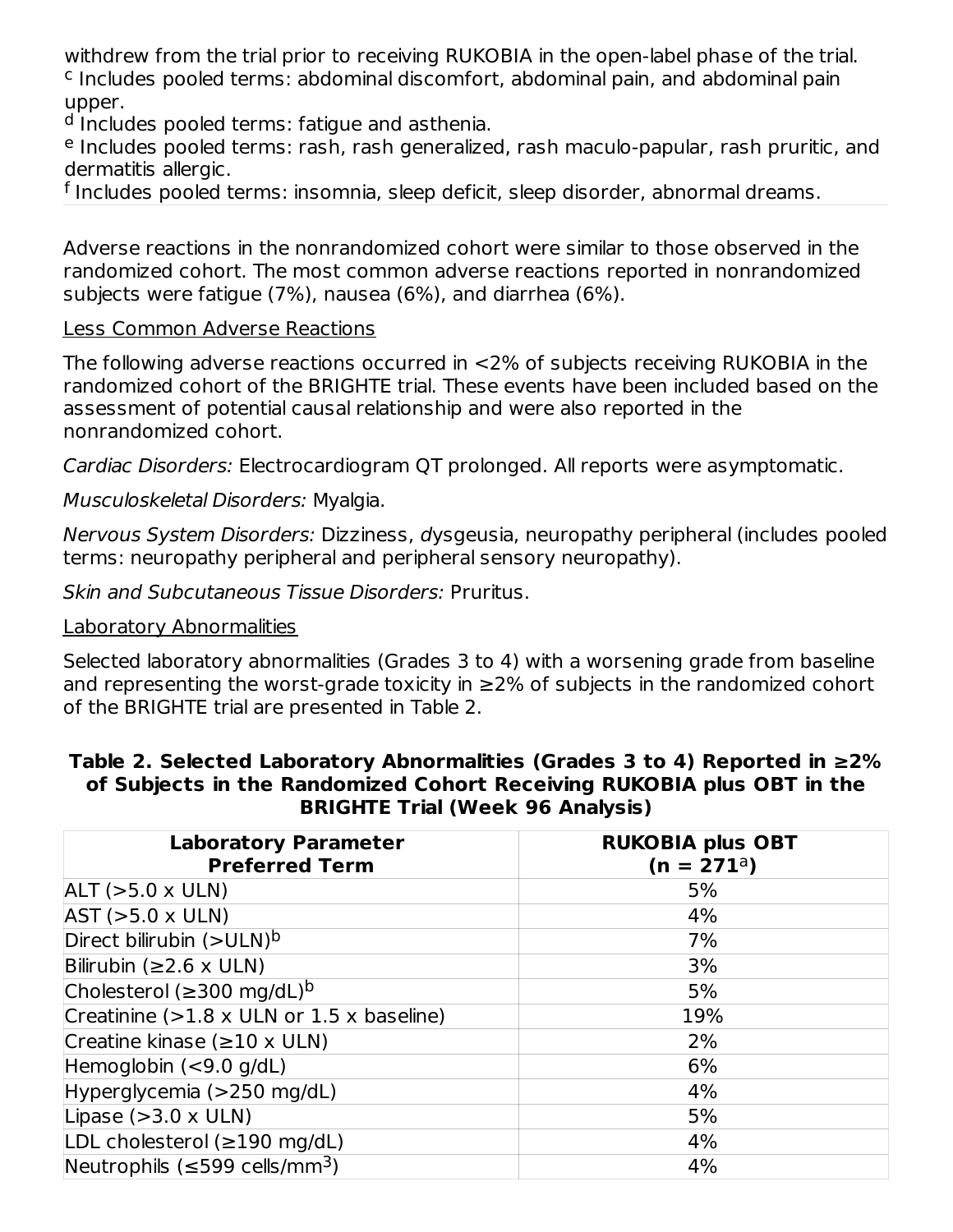| Triglycerides (>500 mg/dL)     | 5% |
|--------------------------------|----|
| Urate $(>12 \text{ mg/dL})$    | 3% |
| $ULN = Upper$ limit of normal. |    |

<sup>a</sup> Percentages were calculated based on the number of subjects with post-baseline toxicity grades for each laboratory parameter ( $n = 221$  for cholesterol and triglycerides,  $n = 216$  for LDL cholesterol, and  $n = 268$  for all other parameters). <sup>b</sup> Grade 3 only (no Grade 4 values reported).

The incidence of selected laboratory abnormalities (Grades 3 to 4) in the nonrandomized cohort were overall consistent with those of the randomized cohort, with the exception of direct bilirubin (14% versus 7%), bilirubin (6% versus 3%), lipase (10% versus 5%), triglycerides (10% versus 5%), neutrophils (7% versus 4%), and leukocytes (6% versus 1%), respectively.

Changes in Serum Creatinine: Clinically relevant increases in serum creatinine have primarily occurred in patients with identifiable risk factors for reduced renal function, including pre-existing medical history of renal disease and/or concomitant medications known to cause increases in creatinine. A causal association between RUKOBIA and elevation in serum creatinine has not been established.

Changes in Direct Bilirubin: Increases in direct (conjugated) bilirubin have been observed following treatment with RUKOBIA (Table 2). Cases of clinical significance were uncommon and were confounded by the presence of intercurrent serious comorbid events (e.g., sepsis, cholangiocarcinoma, or other complications of viral hepatitis coinfection). In the remaining cases, elevations in direct bilirubin (without clinical jaundice) were typically transient, occurred without increases in liver transaminases, and resolved on continued RUKOBIA.

Changes in ALT and AST in Subjects with Hepatitis B and/or Hepatitis C Virus Coinfection: A total of 29 subjects with Hepatitis B and/or Hepatitis C co-infection were enrolled in the BRIGHTE trial (randomized and nonrandomized cohorts combined). Grade 3 and 4 elevations in ALT and AST occurred in 14% of these subjects compared with 3% (ALT) and 2% (AST) of subjects without viral hepatitis co-infection. Some of these elevations in transaminases were consistent with hepatitis B reactivation particularly in the setting where anti-hepatitis therapy was withdrawn *[see Warnings and Precautions*  $(5.3)$ ].

## **7 DRUG INTERACTIONS**

## **7.1 Potential for RUKOBIA to Affect Other Drugs**

Temsavir may increase plasma concentrations of grazoprevir or voxilaprevir to a clinically relevant extent due to organic anion transporting polypeptide (OATP)1B1/3 inhibition [see Drug Interactions (7.3)].

When RUKOBIA was coadministered with oral contraceptives, temsavir increased concentrations of ethinyl estradiol (Table 3) [see Drug Interactions (7.3), Clinical Pharmacology (12.3)].

## **7.2 Potential for Other Drugs to Affect RUKOBIA**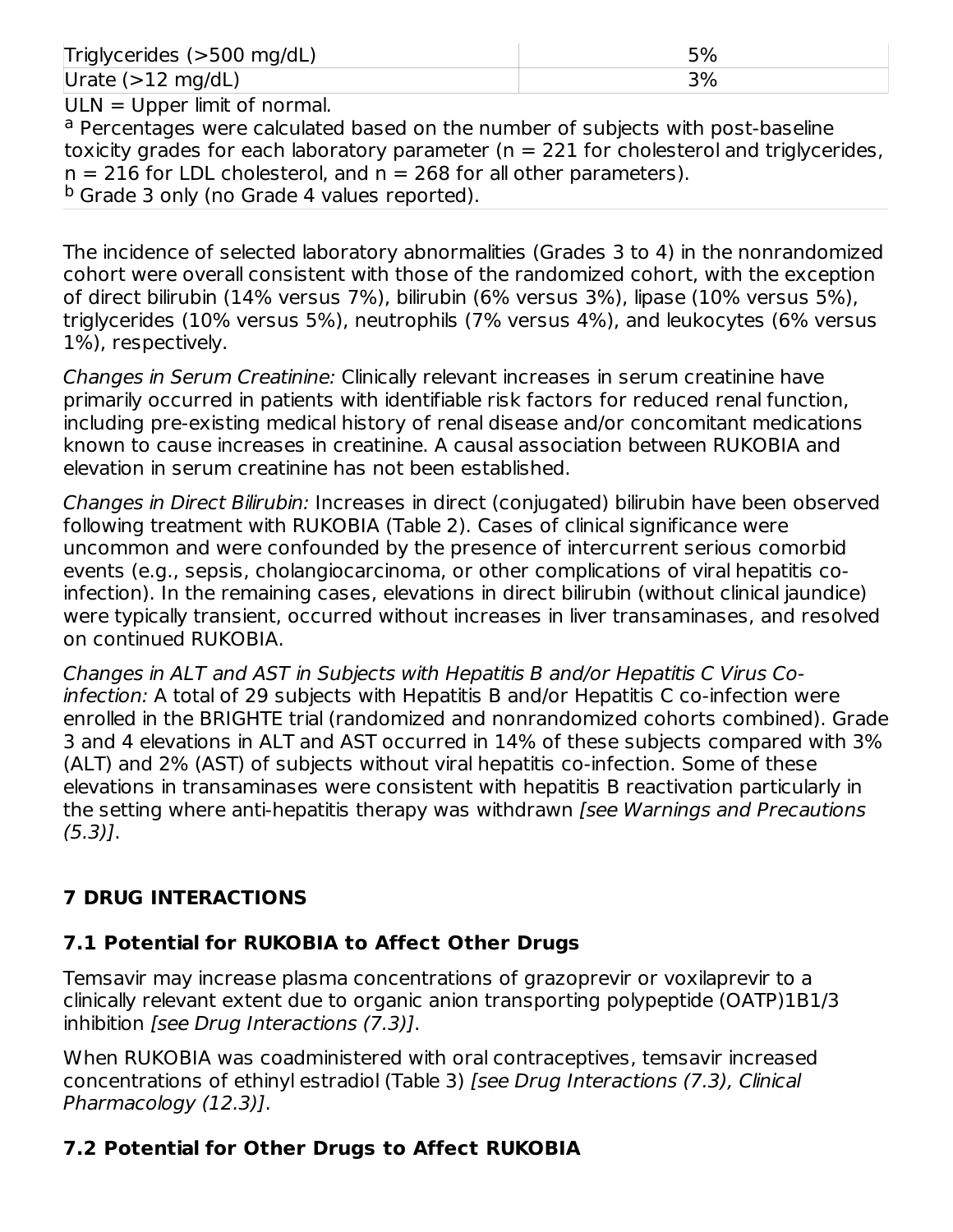Coadministration of RUKOBIA with rifampin, a strong CYP3A4 inducer, significantly decreases temsavir plasma concentrations. The use of RUKOBIA with drugs that are strong inducers of CYP3A4 can significantly decrease temsavir plasma concentrations which may lead to loss of virologic response [see Contraindications (4), Drug Interactions (7.3), Clinical Pharmacology (12.3)].

## **7.3 Established and Other Potentially Significant Drug Interactions**

Information regarding potential drug interactions with RUKOBIA is provided in Table 3. These recommendations are based on either drug interaction trials or predicted interactions due to the expected magnitude of interaction and potential for serious adverse events or loss of efficacy [see Contraindications (4), Warnings and Precautions (5.4), Clinical Pharmacology (12.3)].

| <b>Concomitant Drug</b><br><b>Class:</b><br><b>Drug Name</b>                   | <b>Effect on</b><br><b>Concentration of</b><br><b>Temsavir and/or</b><br><b>Concomitant Drug</b> | <b>Clinical Comment</b>                                                                                                                                                                                                                                                         |
|--------------------------------------------------------------------------------|--------------------------------------------------------------------------------------------------|---------------------------------------------------------------------------------------------------------------------------------------------------------------------------------------------------------------------------------------------------------------------------------|
| Androgen receptor<br>inhibitor:<br>Enzalutamide                                | ↓ Temsavir                                                                                       | Coadministration is contraindicated<br>due to potential for loss of<br>therapeutic effect to RUKOBIA [see                                                                                                                                                                       |
| <b>Anticonvulsants:</b><br>Carbamazepine<br>Phenytoin                          | <b>↓Temsavir</b>                                                                                 | Contraindications (4)1.                                                                                                                                                                                                                                                         |
| <b>Antimycobacterial:</b><br>Rifampin <sup>b</sup>                             | <b>↓Temsavir</b>                                                                                 |                                                                                                                                                                                                                                                                                 |
| Antineoplastic:<br>Mitotane                                                    | <b>↓Temsavir</b>                                                                                 |                                                                                                                                                                                                                                                                                 |
| <b>Herbal product:</b><br>St John's wort (Hypericum<br>perforatum)             | ↓ Temsavir                                                                                       |                                                                                                                                                                                                                                                                                 |
| Hepatitis C virus direct-<br>acting antivirals:<br>Grazoprevir<br>Voxilaprevir | ↑ Grazoprevir<br>1 Voxilaprevir                                                                  | Coadministration may increase<br>exposures of grazoprevir or<br>voxilaprevir; however, the magnitude<br>of increase in exposure is unknown.<br>Increased exposures of grazoprevir<br>may increase the risk of ALT<br>elevations. Use an alternative HCV<br>regimen if possible. |
| <b>Oral contraceptive:</b><br>Ethinyl estradiol <sup>p</sup>                   | ↑ Ethinyl estradiol                                                                              | <b>Ethinyl estradiol daily dose</b><br>should not exceed 30 mcg.<br>Caution is advised particularly in<br>patients with additional risk factors<br>for thromboembolic events.                                                                                                   |
| <b>Statins:</b><br>Rosuvastatin <sup>b</sup><br>Atorvastatin<br>Fluvastatin    | ↑ Rosuvastatin<br>1 Atorvastatin<br>↑ Fluvastatin<br>↑ Pitavastatin                              | Use the lowest possible starting dose<br>for statins and monitor for statin-<br>associated adverse events.                                                                                                                                                                      |

## **Table 3. Established and Other Potentially Significant Drug Interactions a**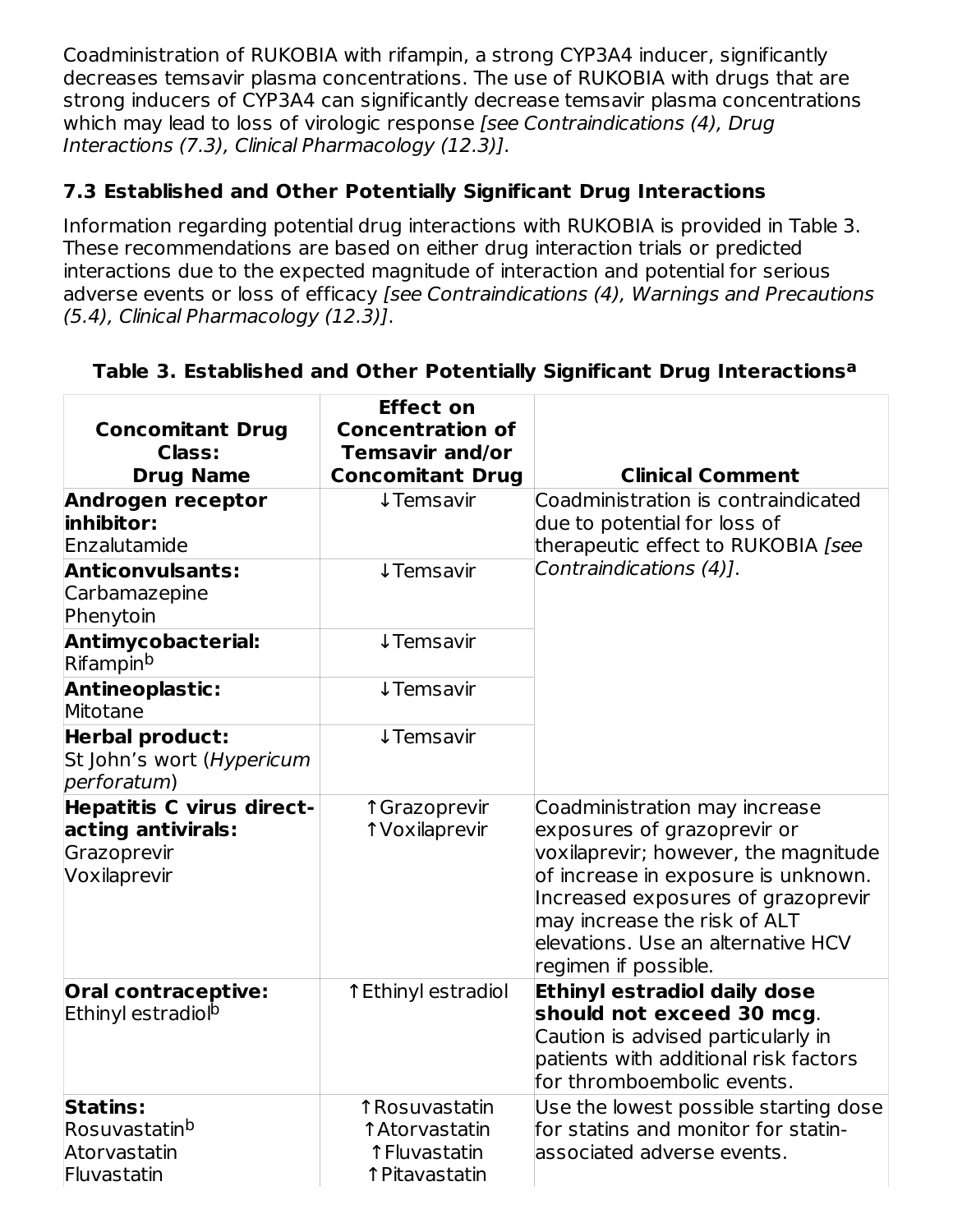$^{\rm b}$  See Clinical Pharmacology (12.3) for magnitude of interaction.

#### **7.4 Drugs that Prolong QT Interval**

Coadministration of RUKOBIA with a drug with a known risk of Torsade de Pointes may increase the risk of Torsade de Pointes [see Warnings and Precautions (5.2), Clinical Pharmacology (12.2)]. Use RUKOBIA with caution when coadministered with drugs with a known risk of Torsade de Pointes.

#### **7.5 Drugs without Clinically Significant Interactions with RUKOBIA**

Based on drug interaction study results, the following drugs can be coadministered with RUKOBIA without a dose adjustment: atazanavir/ritonavir, buprenorphine/naloxone, cobicistat, darunavir/cobicistat, darunavir/ritonavir with and without etravirine, etravirine, famotidine, maraviroc, methadone, norethindrone, raltegravir, ritonavir, rifabutin with and without ritonavir, tenofovir disoproxil fumarate [see Clinical Pharmacology (12.3)].

#### **8 USE IN SPECIFIC POPULATIONS**

#### **8.1 Pregnancy**

#### Pregnancy Exposure Registry

There is a pregnancy exposure registry that monitors pregnancy outcomes in individuals exposed to RUKOBIA during pregnancy. Healthcare providers are encouraged to register patients by calling the Antiretroviral Pregnancy Registry (APR) at 1-800-258- 4263.

#### Risk Summary

There are insufficient human data on the use of RUKOBIA during pregnancy to adequately assess a drug-associated risk of birth defects and miscarriage. In animal reproduction studies, oral administration of fostemsavir to pregnant rats and rabbits during organogenesis resulted in no adverse developmental effects at clinically relevant temsavir exposures (see Data).

The background risk for major birth defects and miscarriage for the indicated population is unknown. The background rate for major birth defects in a U.S. reference population of the Metropolitan Atlanta Congenital Defects Program (MACDP) is 2.7%. The estimated background rate of miscarriage in clinically recognized pregnancies in the U.S. general population is 15% to 20%.

#### Data

Animal Data: Fostemsavir was administered orally to pregnant rats (50, 200, 600 mg/kg/day) and rabbits (25, 50, or 100 mg/kg/day) during Gestation Days 6 to 15 (rat) and 7 to 19 (rabbit). No fetal abnormalities were observed at temsavir exposures of approximately 180 (rat) and 30 (rabbit) times those in humans at the maximum recommended human dose (MRHD). In rabbits, increased embryonic death associated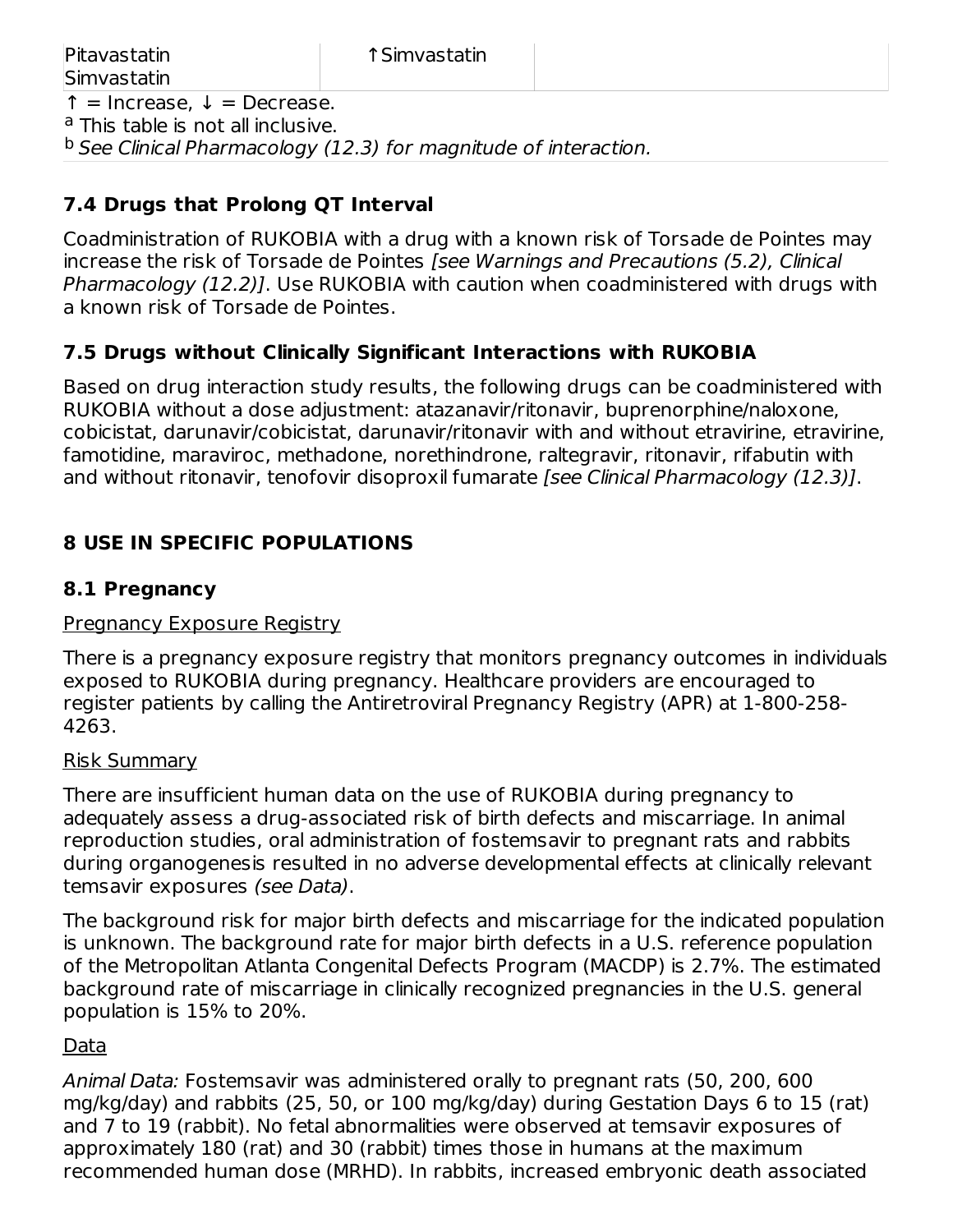with maternal toxicity was observed at temsavir exposures approximately 60 times those in humans at the MRHD. In a separate rat study conducted at drug exposures approximately 200 times those in humans at the MRHD, fetal abnormalities (cleft palate, open eyes, shortened snout, microstomia, misaligned mouth/jaw, and protruding tongue) and reductions in fetal body weights occurred in the presence of maternal toxicity.

In a rat pre- and postnatal development study, fostemsavir was administered orally at doses of 10, 50, or 300 mg/kg/day from Gestation Day 6 through Lactation Day 20. Reduced neonatal survival (7 to 14 days after birth) in the absence of other adverse fetal or neonatal effects was observed at maternal temsavir exposures approximately 130 times those in humans at the MRHD. No adverse fetal or neonatal effects were observed at maternal temsavir exposures approximately 35 times those in humans at the MRHD.

In a distribution study in pregnant rats, fostemsavir-related drug materials (i.e., temsavir and/or temsavir-derived metabolites) crossed the placenta and were detectable in fetal tissue.

## **8.2 Lactation**

## Risk Summary

The Centers for Disease Control and Prevention recommends that HIV‑1–infected mothers in the United States not breastfeed their infants to avoid risking postnatal transmission of HIV-1 infection.

It is not known whether RUKOBIA is present in human breast milk, affects human milk production, or has effects on the breastfed infant. When administered to lactating rats, fostemsavir-related drug was present in rat milk (see Data).

Because of the potential for (1) HIV-1 transmission (in HIV-negative infants), (2) developing viral resistance (in HIV-positive infants), and (3) adverse reactions in a breastfed infant similar to those seen in adults, instruct mothers not to breastfeed if they are receiving RUKOBIA.

## Data

In a distribution study, fostemsavir-related drug materials (i.e., temsavir and/or temsavir-derived metabolites) were excreted in rat milk following a single dose of fostemsavir administered to lactating rats 7 to 9 days postpartum. In the pre- and postnatal development study in rats, temsavir was present in milk at concentrations similar to those measured in maternal plasma, as determined 11 days postpartum. In addition, lactational exposure was associated with reduced offspring survival at maternal temsavir exposures not thought to be clinically relevant.

## **8.4 Pediatric Use**

The safety and effectiveness of RUKOBIA have not been established in pediatric patients.

## **8.5 Geriatric Use**

Clinical trials of RUKOBIA did not include sufficient numbers of subjects aged 65 and older to determine whether they respond differently from younger subjects. In general, caution should be exercised in administration of RUKOBIA in elderly patients reflecting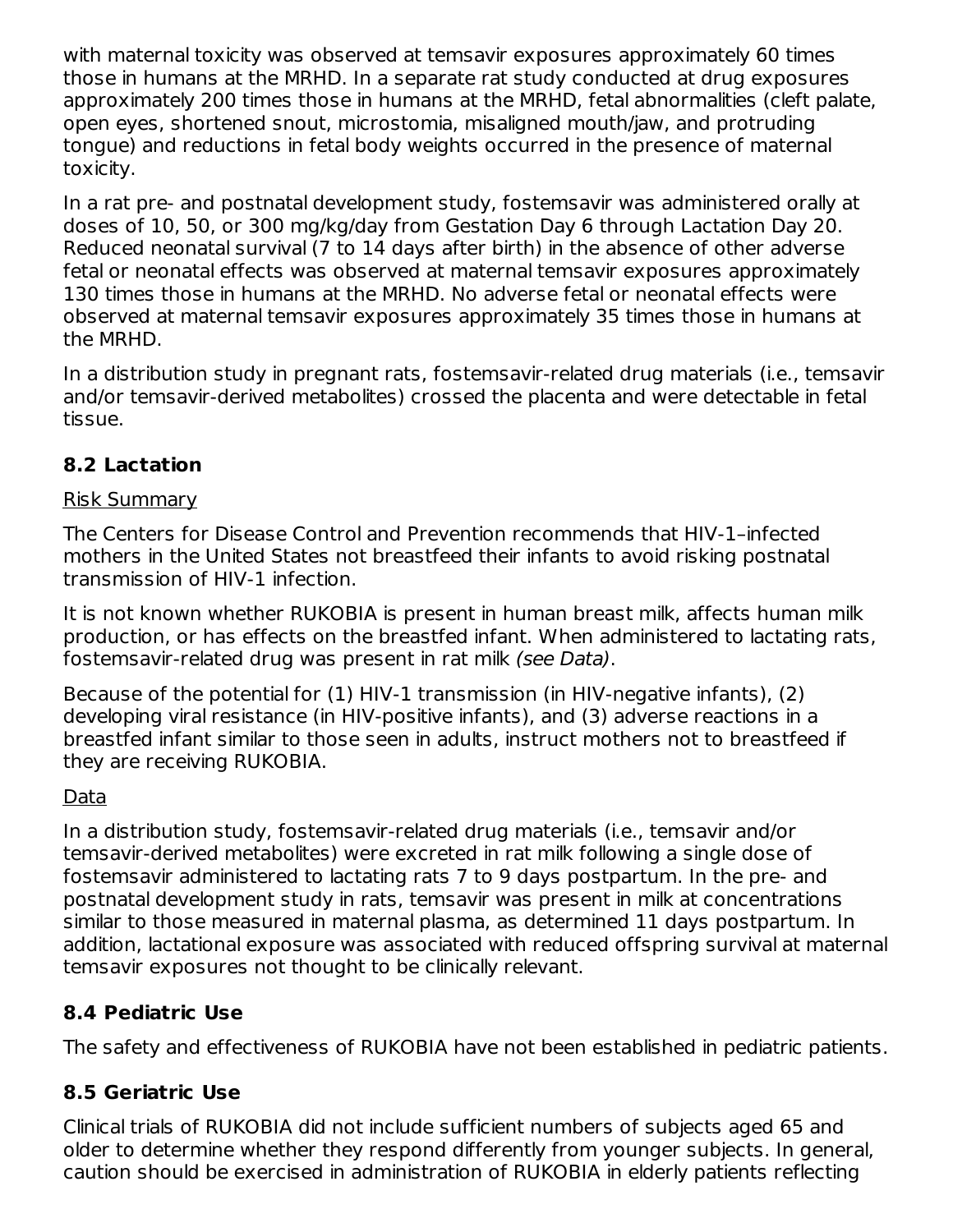greater frequency of decreased hepatic, renal, or cardiac function, and of concomitant disease or other drug therapy *[see Clinical Pharmacology (12.3)]*. Elderly patients may be more susceptible to drug-induced QT interval prolongation [see Warnings and Precautions (5.2)].

## **8.6 Renal Impairment**

No dosage adjustment is required for patients with renal impairment or those on hemodialysis [see Clinical Pharmacology (12.3)].

#### **8.7 Hepatic Impairment**

No dosage adjustment is required in patients with mild to severe hepatic impairment (Child-Pugh Score A, B, or C) [see Clinical Pharmacology (12.3)].

## **10 OVERDOSAGE**

There is no known specific treatment for overdose with RUKOBIA. If overdose occurs, the patient should be monitored and standard supportive treatment applied as required, including monitoring of vital signs and ECG (QT interval), as well as observation of the clinical status of the patient. As fostemsavir is highly bound to plasma proteins, it is unlikely that it will be significantly removed by dialysis.

## **11 DESCRIPTION**

Fostemsavir tromethamine is a prodrug of temsavir, an HIV-1 gp120-directed attachment inhibitor.

The chemical name of fostemsavir tromethamine is (3-((4-benzoyl-1 piperazinyl)(oxo)acetyl)-4-methoxy-7-(3-methyl-1H-1,2,4-triazol-1-yl)-1H-pyrrolo[2,3 c]pyridin-1-yl)methyl dihydrogen phosphate, 2-amino-2-(hydroxymethyl)-1,3 propanediol (1:1). The empirical formula is  $\mathsf{C}_2$ 5H $_{26}$ N7O $_{8}$ P $\bullet$ C $_{4}$ H $_{11}$ NO $_{3}$ . The molecular weight is 704.6 g/mol (583.5 as free acid). It has the following structural formula:

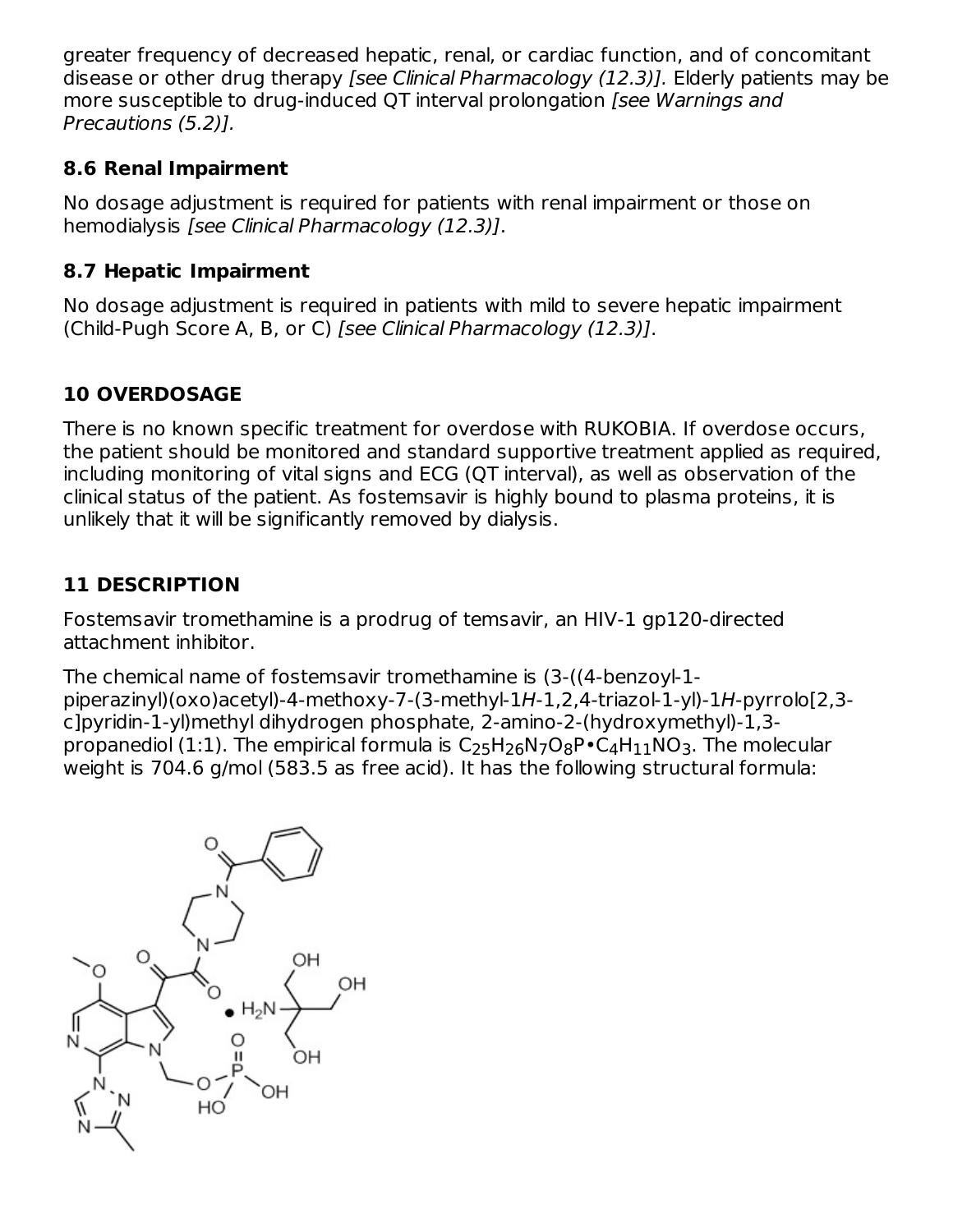Fostemsavir tromethamine is a white powder and is soluble to greater than 250 mg/mL in aqueous solutions with a pH greater than 3.7.

RUKOBIA extended-release tablets are for oral administration. Each film-coated tablet contains 600 mg of fostemsavir (equivalent to 725 mg fostemsavir tromethamine), and the following inactive ingredients: colloidal silicon dioxide, hydroxypropyl cellulose, hypromellose, and magnesium stearate. The tablet film-coating contains the inactive ingredients iron oxide red, iron oxide yellow, polyethylene glycol, polyvinyl alcohol, talc, and titanium dioxide.

## **12 CLINICAL PHARMACOLOGY**

## **12.1 Mechanism of Action**

RUKOBIA is an HIV-1 antiretroviral agent [see Microbiology (12.4)].

## **12.2 Pharmacodynamics**

## Cardiac Electrophysiology

At therapeutic doses, RUKOBIA does not prolong the QT interval to any clinically relevant extent. At 4 times the recommended dose, the mean (upper 90% confidence interval) QTcF increase was 11.2 milliseconds (13.3 milliseconds). The observed increase in QTcF was temsavir concentration-dependent [see Warnings and Precautions (5.2)].

## Exposure-Response Relationship

In the Phase 3 trial evaluating the recommended dosing regimen of RUKOBIA (600 mg twice daily) in subjects with multidrug resistant HIV-1 infection on their failing regimen, no relationship was observed between plasma temsavir C<sub>trough</sub> and change in plasma HIV-1 RNA from Day 1 to Day 8.

## **12.3 Pharmacokinetics**

Fostemsavir is a prodrug of temsavir, its active moiety. Fostemsavir was generally not detectable in plasma following oral administration. However, temsavir was readily absorbed (Table 4). Following oral administration, increases in plasma temsavir exposure (C $_{\sf max}$  and AUC $_{\sf tau}$ ) appeared dose proportional or slightly greater than dose proportional, over the range of 600 mg to 1,800 mg of RUKOBIA. The pharmacokinetics of temsavir following administration of RUKOBIA are similar between healthy and HIV‑1– infected subjects.

## Absorption, Distribution, Metabolism, and Excretion

The pharmacokinetic properties of temsavir following administration of RUKOBIA are provided in Table 4. The multiple-dose pharmacokinetic parameters are provided in Table 5.

| <b>Absorption</b>                       |        |  |  |  |  |
|-----------------------------------------|--------|--|--|--|--|
| % Absolute bioavailability <sup>a</sup> | 26.9   |  |  |  |  |
| $\Gamma_{\text{max}}$ (h)               | $\sim$ |  |  |  |  |

## **Table 4. Pharmacokinetic Properties of Temsavir**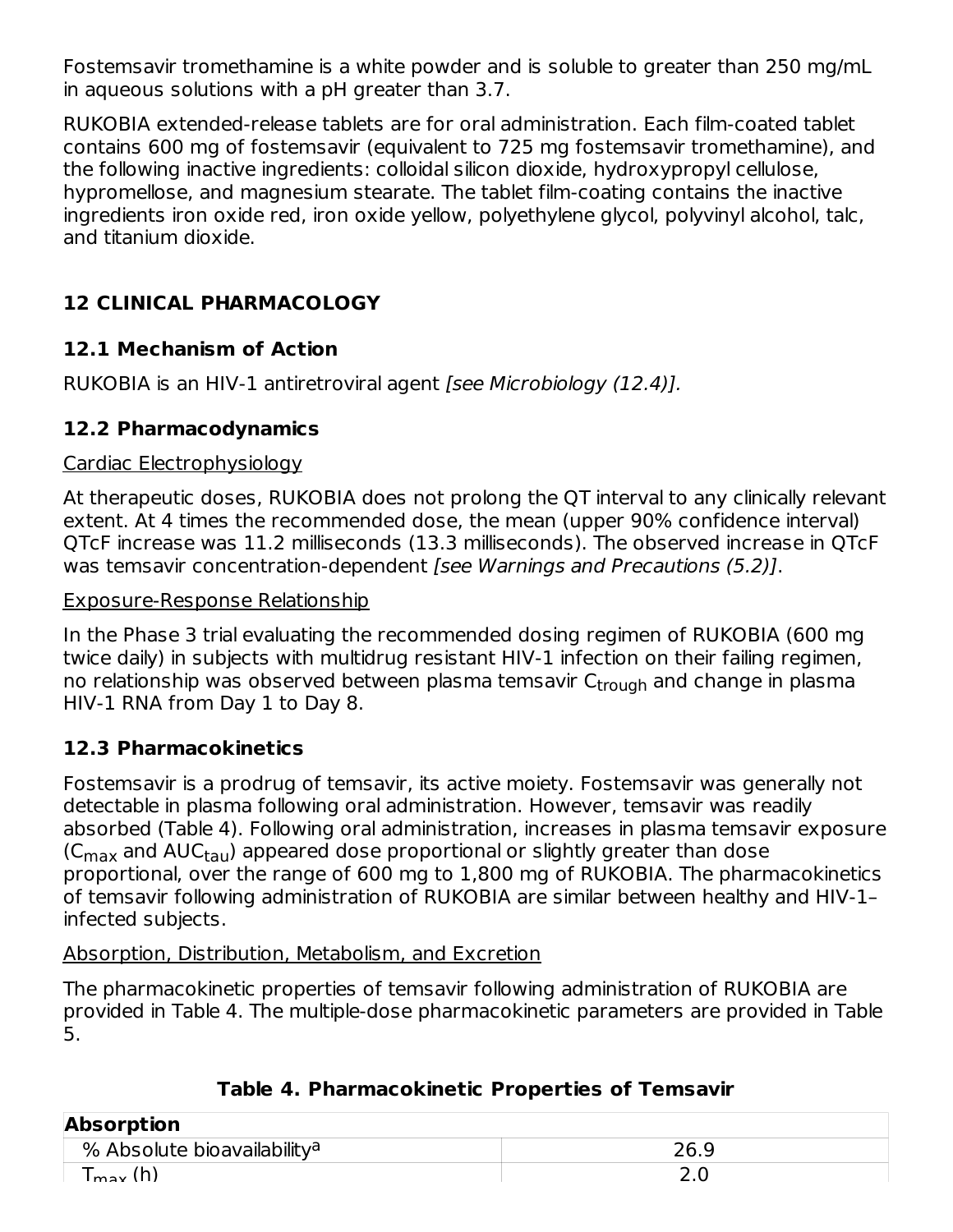| Effect of standard meal (relative to fasting) <sup>b</sup>   | AUC ratio = $1.10$ (0.95, 1.26)                                     |
|--------------------------------------------------------------|---------------------------------------------------------------------|
| Effect of high-fat meal (relative to fasting) <sup>b</sup>   | AUC ratio = $1.81$ (1.54, 2.12)                                     |
| <b>Distribution</b>                                          |                                                                     |
| % Plasma protein binding                                     | 88.4                                                                |
|                                                              | (primarily to HSA)                                                  |
| Blood-to-plasma ratio                                        | 0.74                                                                |
| Steady-state volume of distribution (Vss, L) <sup>c</sup>    | 29.5                                                                |
| <b>Elimination</b>                                           |                                                                     |
| Major route of elimination                                   | Metabolism                                                          |
| Clearance (CL and CL/F $d$ , L/h)                            | 17.9 and 66.4                                                       |
| Half-life (h)                                                | 11                                                                  |
| <b>Metabolism</b>                                            |                                                                     |
| Metabolic pathways <sup>e</sup>                              | Hydrolysis (esterases) [36.1% of oral<br>dosel                      |
|                                                              | Oxidation (CYP3A4) [21.2% of oral dose]<br>$UGT$ [<1% of oral dose] |
| <b>Excretion</b>                                             |                                                                     |
| % of dose excreted in urine (unchanged<br>drug) <sup>t</sup> | $51 (=2)$                                                           |
| % of dose excreted in feces (unchanged<br>drug) <sup>t</sup> | 33(1.1)                                                             |

HSA = Human Serum Albumin; UGT = Uridine diphosphate glucuronosyl transferases. <sup>a</sup> Dosing in absolute bioavailability study: single-dose administration of fostemsavir extended-release tablet 600 mg followed by single IV infusion of  $[^{13}C]$  temsavir 100 mcg.

<sup>b</sup> Geometric mean ratio (fed/fasted) in pharmacokinetic parameters and (90% confidence interval). Standard meal  $=$   $-423$  kcal, 36% fat, 47% carbohydrates, and 17% protein. High-calorie/high-fat meal  $=$  ~985 kcal, 60% fat, 28% carbohydrates, and 12% protein.

<sup>c</sup> Volume of distribution at steady state (Vss) following IV administration.

<sup>d</sup> Apparent clearance.

<sup>e</sup> In vitro studies have shown that temsavir is biotransformed into 2 predominant circulating inactive metabolites: BMS-646915 (hydrolysis metabolite) and BMS-930644 (N-dealkylated metabolite).

 $^{\mathsf{f}}$  Dosing in mass balance study: single-dose administration of [ $^{14}$ C] fostemsavir oral solution 300 mg containing 100 microCi (3.7 MBq) of total radioactivity.

## **Table 5. Multiple-Dose Pharmacokinetic Parameters of Temsavir**

| <b>Parameter Mean (CV%)</b>             | <b>Temsavir</b> <sup>a</sup> |
|-----------------------------------------|------------------------------|
| $ C_{\text{max}}(ng/mL) $               | 1,770 (39.9)                 |
| $\vert$ AUC $_{\text{tau}}$ (ng.h/mL)   | 12,900 (46.4)                |
| $C_{\text{trough}}$ or $C_{12}$ (ng/mL) | 478 (81.5)                   |

 $CV = Coefficient$  of Variation;  $C_{max} =$  Maximum concentration;  $AUC =$  Area under the time concentration curve;  $C_{12}$  = Concentration at 12 hours.

<sup>a</sup> Based on population pharmacokinetic analyses in heavily treatment-experienced adult subjects with HIV-1 infection receiving 600 mg of RUKOBIA twice daily with or without food in combination with other antiretroviral drugs.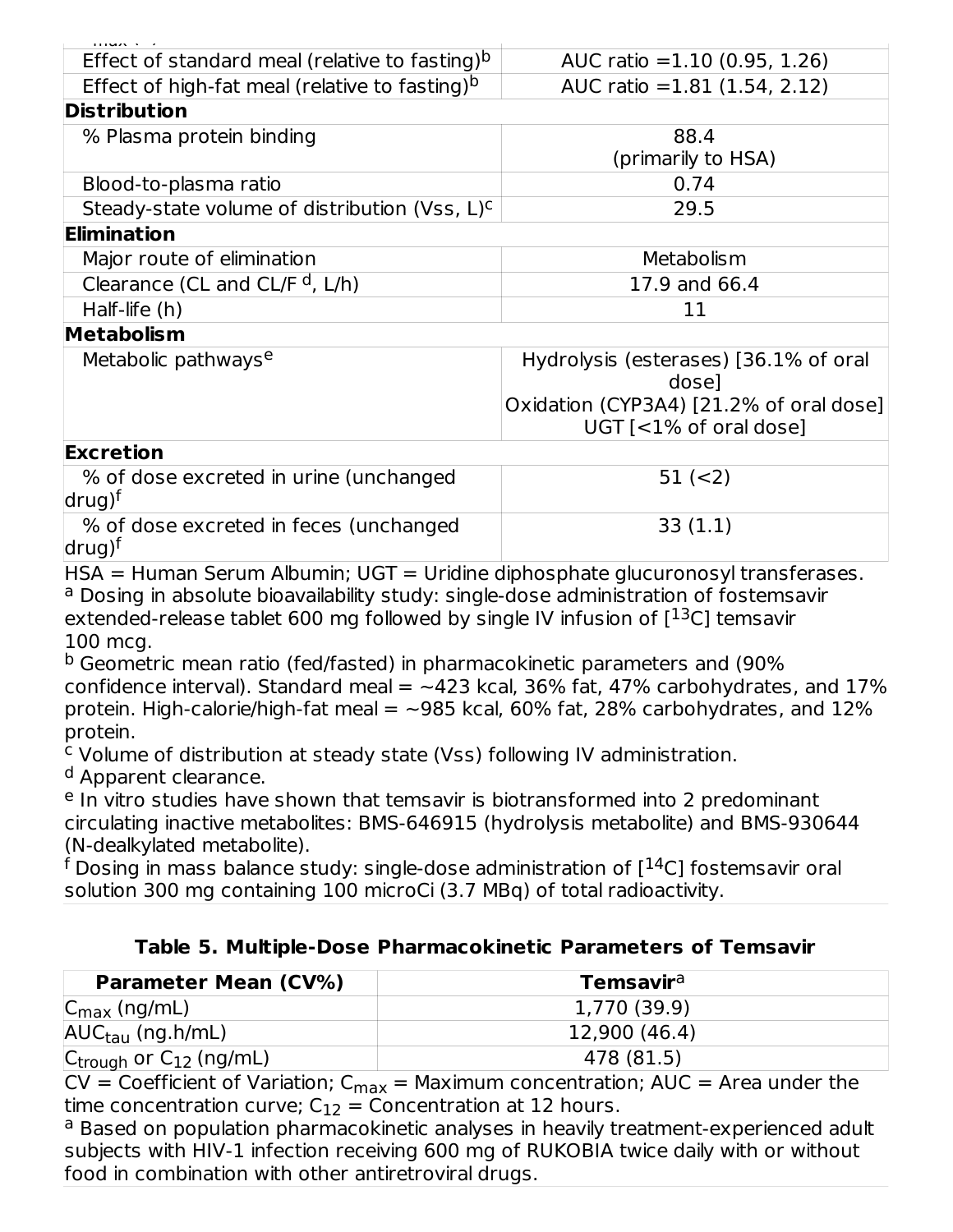#### Specific Populations

No clinically significant differences in the pharmacokinetics of temsavir were observed based on age, sex, race/ethnicity (white, black/African American, Asian, or other). The effect of hepatitis B and/or C virus co-infection on the pharmacokinetics of temsavir is unknown.

The pharmacokinetics of temsavir has not been studied in pediatric subjects and data are limited in subjects aged 65 years or older.

Population pharmacokinetic analyses of subjects with HIV-1 infection aged up to 73 years from studies with RUKOBIA indicated age had no clinically relevant effect on the pharmacokinetics of temsavir [see Use in Specific Populations (8.4, 8.5)].

Patients with Renal Impairment: No clinically relevant differences in total and unbound temsavir pharmacokinetics were observed in patients with mild to severe renal impairment. No clinically relevant differences in temsavir pharmacokinetics were observed in patients with end-stage renal disease (ESRD) on hemodialysis compared with the same patients with ESRD off hemodialysis. Temsavir was not readily cleared by hemodialysis with approximately 12.3% of the administered dose removed during the 4 hour hemodialysis session [see Use in Specific Populations (8.6)].

Patients with Hepatic Impairment: No clinically relevant differences in total and unbound temsavir pharmacokinetics were observed in patients with mild to severe hepatic impairment (Child-Pugh Score A, B, or C) [see Use in Specific Populations (8.7)].

#### Drug Interaction Studies

Temsavir is a substrate of CYP3A, esterases, P-glycoprotein (P-gp), and breast cancer resistance protein (BCRP). Drugs that induce or inhibit CYP3A, P-gp, and BCRP may affect temsavir plasma concentrations. Coadministration of fostemsavir with drugs that are strong CYP3A inducers result in decreased concentrations of temsavir. Coadministration of fostemsavir with drugs that are moderate CYP3A inducers and/or strong CYP3A, P-gp and/or BCRP inhibitors are not likely to have a clinically relevant effect on the plasma concentrations of temsavir.

Temsavir is an inhibitor of OATP1B1 and OATP1B3. Additionally, temsavir and 2 metabolites (Table 4) are inhibitors of BCRP. Thus, temsavir is expected to affect the pharmacokinetics of drugs that are substrates of OATP1B1/3 and/or BCRP [see Drug Interactions (7.3)].

At clinically relevant concentrations, significant interactions are not expected when RUKOBIA is coadministered with substrates of CYP1A2, 2A6, 2B6, 2C8, 2C9, 2C19, 2E1, 2D6, and 3A4; UGT1A1, 1A4, 1A6, 1A9, 2B7; P-gp; multidrug resistance protein (MRP)2; bile salt export pump (BSEP); sodium taurocholate co-transporting polypeptide (NTCP); multidrug and toxin extrusion protein (MATE)1/2K; organic anion transporters (OAT)1 and OAT3; organic cation transporters (OCT)1 and OCT2 based on in vitro and clinical drug interaction results (Table 6).

Drug interaction studies were performed with RUKOBIA and other drugs likely to be coadministered for pharmacokinetic interactions. The effects of temsavir on the pharmacokinetics of coadministered drugs are summarized in Table 6 and the effects of coadministration of other drugs on the pharmacokinetics of temsavir are summarized in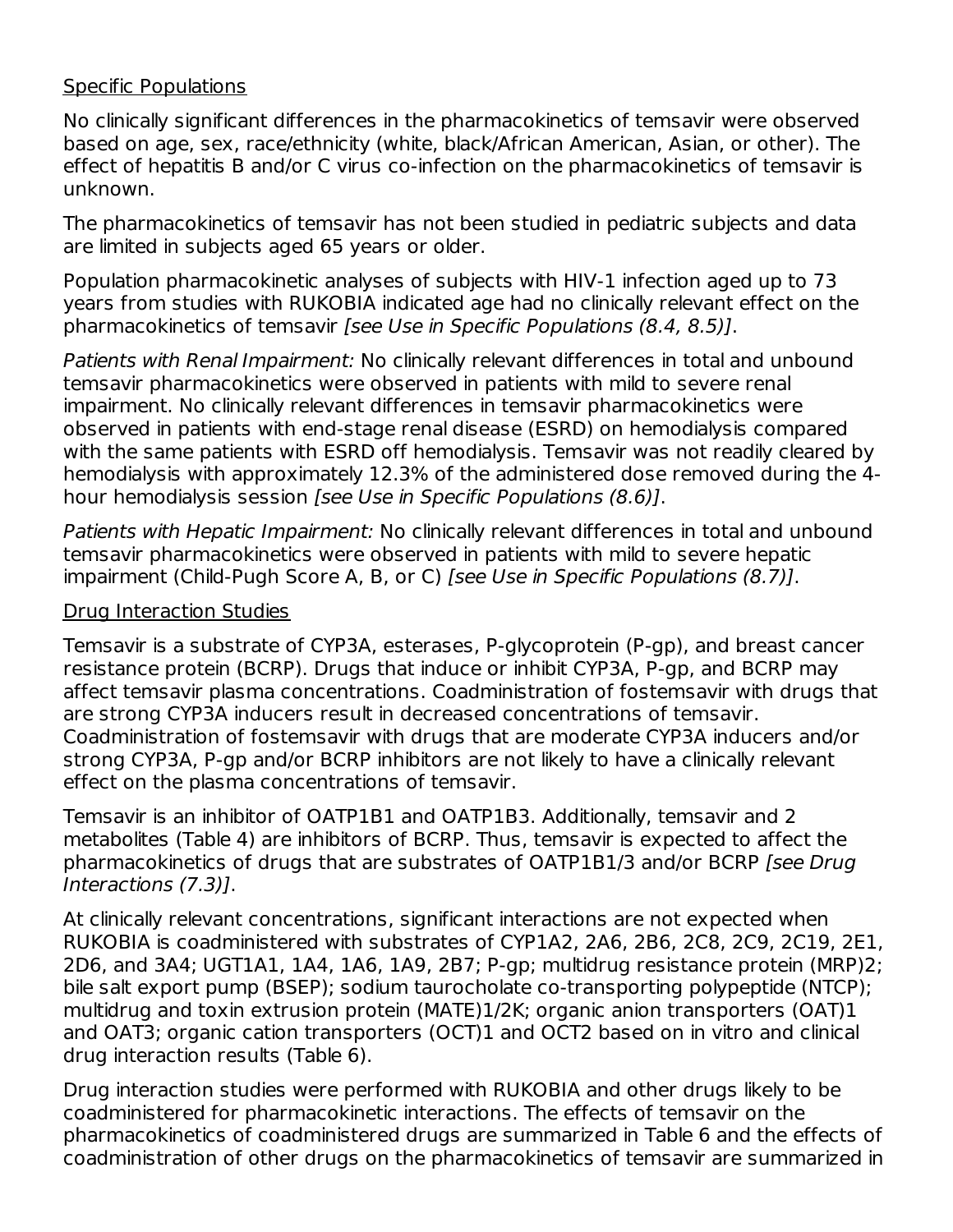Table 7.

Dosing recommendations as a result of established and other potentially significant drug-drug interactions with RUKOBIA are provided in Table 3 [see Drug Interactions  $(7.3)$ ].

| <b>Coadministered</b><br>Drug(s)        |                                 | Dose of                 |                 | Geometric Mean Ratio (90% CI) of<br><b>Pharmacokinetic Parameters of</b><br><b>Coadministered Drugs</b><br>with/without RUKOBIA<br>No Effect $= 1.00$ |                                              |                                              |  |
|-----------------------------------------|---------------------------------|-------------------------|-----------------|-------------------------------------------------------------------------------------------------------------------------------------------------------|----------------------------------------------|----------------------------------------------|--|
| and Dose(s)                             |                                 | <b>RUKOBIA</b>          | n               | $C_{\text{max}}$                                                                                                                                      | <b>AUC</b>                                   | $\mathbf{C}_{\text{tau}}$                    |  |
| Atazanavir +                            | 300 mg                          | 600 mg                  | $\overline{18}$ | 1.03                                                                                                                                                  | 1.09                                         | 1.19                                         |  |
|                                         | once<br>daily/                  | twice daily             |                 |                                                                                                                                                       | $(0.96, 1.10)$ $(1.03, 1.15)$ $(1.10, 1.30)$ |                                              |  |
| Ritonavir                               | $100 \text{ mg}$                |                         |                 | 1.02                                                                                                                                                  | 1.07                                         | 1.22                                         |  |
|                                         | once daily                      |                         |                 |                                                                                                                                                       |                                              | $(0.96, 1.09)$ $(1.03, 1.10)$ $(1.12, 1.32)$ |  |
| Darunavir +                             | 600 mg                          | 600 mg                  | $\overline{13}$ | 0.98                                                                                                                                                  | 0.94                                         | 0.95                                         |  |
|                                         | twice<br>$d$ aily/              | twice daily             |                 |                                                                                                                                                       | $(0.93, 1.04)$ $(0.89, 1.00)$ $(0.87, 1.04)$ |                                              |  |
| Ritonavir                               | 100 mg                          |                         |                 | 1.00                                                                                                                                                  | 1.15                                         | 1.19                                         |  |
|                                         | twice daily                     |                         |                 |                                                                                                                                                       | $(0.86, 1.16)   (0.99, 1.33)   (1.06, 1.35)$ |                                              |  |
| Darunavir +                             | 600 mg                          | 600 mg                  | 13              | 0.95                                                                                                                                                  | 0.94                                         | 0.88                                         |  |
|                                         | twice<br>daily/                 | twice daily             |                 |                                                                                                                                                       | $(0.90, 1.01)$ $(0.89, 0.99)$ $(0.77, 1.01)$ |                                              |  |
| Ritonavir +                             | 100 mg                          |                         |                 | 1.14                                                                                                                                                  | 1.09                                         | 1.07                                         |  |
|                                         | twice<br>$d$ aily/              |                         |                 |                                                                                                                                                       | $(0.96, 1.35)   (0.98, 1.22)   (0.97, 1.17)$ |                                              |  |
| Etravirine                              | 200 mg                          |                         |                 | 1.18                                                                                                                                                  | 1.28                                         | 1.28                                         |  |
|                                         | twice daily                     |                         |                 |                                                                                                                                                       | $(1.10, 1.27)$ $(1.20, 1.36)$ $(1.18, 1.39)$ |                                              |  |
| Etravirine                              | 200 mg                          | 600 mg                  | 14              | 1.11                                                                                                                                                  | 1.11                                         | 1.14                                         |  |
|                                         |                                 | twice daily twice daily |                 |                                                                                                                                                       | $(1.04, 1.19)   (1.05, 1.17)   (1.08, 1.21)$ |                                              |  |
| Tenofovir                               | 300 mg                          | 600 mg                  | $\overline{18}$ | 1.18                                                                                                                                                  | 1.19                                         | 1.28                                         |  |
| disoproxil                              |                                 | once daily twice daily  |                 |                                                                                                                                                       |                                              | $(1.12, 1.25)   (1.12, 1.25)   (1.20, 1.38)$ |  |
| fumarate                                |                                 |                         |                 |                                                                                                                                                       |                                              |                                              |  |
| Rosuvastatin                            | $10$ -mg                        | 600 mg                  | 18              | 1.78                                                                                                                                                  | 1.69                                         | <b>NA</b>                                    |  |
|                                         | single<br>dose                  | twice daily             |                 |                                                                                                                                                       | (1.52, 2.09)   (1.44, 1.99)                  |                                              |  |
| Ethinyl estradiol/0.030 mg              |                                 | 600 mg                  | 26              | 1.39                                                                                                                                                  | 1.40                                         | <b>NA</b>                                    |  |
|                                         | once<br>daily/                  | twice daily             |                 | (1.28, 1.51)                                                                                                                                          | (1.29, 1.51)                                 |                                              |  |
| Norethindrone                           | 1.5 <sub>mg</sub><br>once daily |                         |                 | 1.08<br>(1.01, 1.16)                                                                                                                                  | 1.08<br>(1.03, 1.14)                         | NA                                           |  |
| Maraviroc                               | 300 mg                          | 600 mg                  | 13              | 1.01                                                                                                                                                  | 1.25                                         | 1.37                                         |  |
|                                         |                                 | twice daily twice daily |                 |                                                                                                                                                       | $(0.84, 1.20)$ (1.08, 1.44)                  | (1.26, 1.48)                                 |  |
| Methadone                               | 40 to 120                       | 600 mg                  | 16              |                                                                                                                                                       |                                              |                                              |  |
| $R(-)$ Methadone once daily twice daily | mg                              |                         |                 | 1.15                                                                                                                                                  | 1.13                                         | 1.09                                         |  |

#### **Table 6. Effect of Fostemsavir on the Pharmacokinetics of Coadministered a Drugs**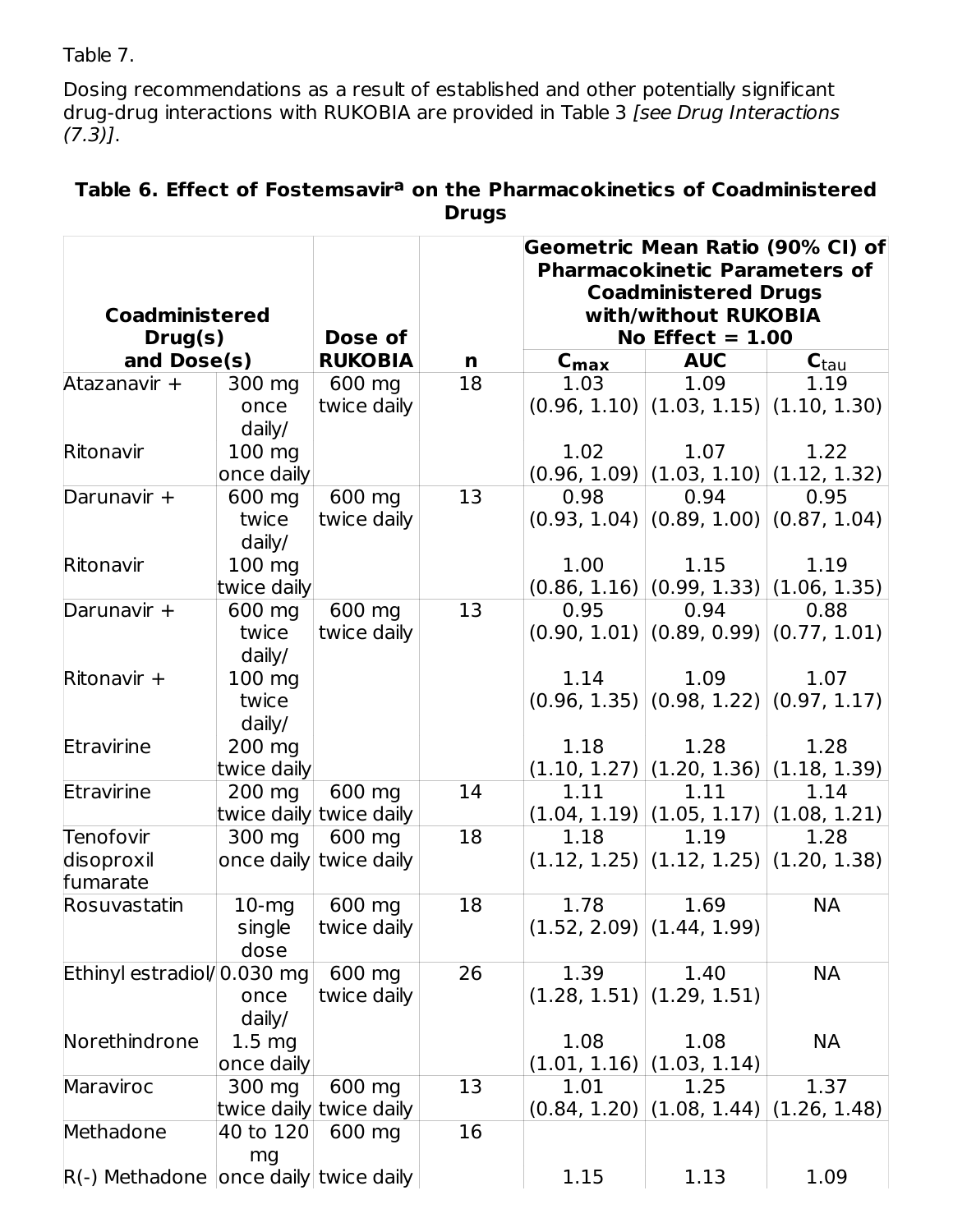|                                                                                  |            |             |    |      | $(1.11, 1.20)   (1.07, 1.19)   (1.01, 1.17)  $ |      |  |
|----------------------------------------------------------------------------------|------------|-------------|----|------|------------------------------------------------|------|--|
| $S(+)$ Methadone                                                                 |            |             |    | 1.15 | 1.15                                           | 1.10 |  |
|                                                                                  |            |             |    |      | $(1.10, 1.19)$ $(1.09, 1.21)$ $(1.02, 1.19)$   |      |  |
| <b>Total Methadone</b>                                                           |            |             |    | 1.15 | 1.14                                           | 1.10 |  |
|                                                                                  |            |             |    |      | $(1.11, 1.19)$ $(1.09, 1.20)$ $(1.02, 1.18)$   |      |  |
| Buprenorphine/                                                                   | $8/2$ to   | 600 mg      | 16 |      |                                                |      |  |
| Naloxone                                                                         | $24/6$ mg  | twice daily |    |      |                                                |      |  |
|                                                                                  | once daily |             |    |      |                                                |      |  |
| Buprenorphine                                                                    |            |             |    | 1.24 | 1.30                                           | 1.39 |  |
|                                                                                  |            |             |    |      | $(1.06, 1.46)$ $(1.17, 1.45)$ $(1.18, 1.63)$   |      |  |
| Norbuprenorph-                                                                   |            |             |    | 1.24 | 1.39                                           | 1.36 |  |
| <i>l</i> ine                                                                     |            |             |    |      | $(1.03, 1.51)   (1.16, 1.67)   (1.10, 1.69)  $ |      |  |
| $Cl =$ Confidence Interval; $n =$ Maximum number of subjects with data; NA = Not |            |             |    |      |                                                |      |  |

available.

AUC =  $AUC_{tau}$  for repeat-dose studies and  $AUC_{(0\text{-}inf)}$  for single-dose study. Temsavir is the active moiety.  $_{\rm{tau}}$  for repeat-dose studies and AUC $_{\rm{(0\text{-inf})}}$ a

#### **Table 7. Effect of Coadministered Drugs on the Pharmacokinetics of Temsavir Following Coadministration with Fostemsavir a**

| <b>Coadministered</b><br>Drug(s) |                  | Dose of        |    | Geometric Mean Ratio (90% CI) of<br><b>Temsavir Pharmacokinetic</b><br><b>Parameters with/without</b><br><b>Coadministered Drugs</b><br>No Effect $= 1.00$ |                               |                                              |  |
|----------------------------------|------------------|----------------|----|------------------------------------------------------------------------------------------------------------------------------------------------------------|-------------------------------|----------------------------------------------|--|
|                                  | and Dose(s)      | <b>RUKOBIA</b> | n  | $C_{\text{max}}$                                                                                                                                           | <b>AUC</b>                    | $C_{\text{tau}}$                             |  |
| Atazanavir                       | 300 mg           | 600 mg         | 36 | 1.68                                                                                                                                                       | 1.54                          | 1.57                                         |  |
| $+$                              | once daily/      | twice daily    |    |                                                                                                                                                            |                               | $(1.58, 1.79)$ $(1.44, 1.65)$ $(1.28, 1.91)$ |  |
| Ritonavir                        | 100 mg           |                |    |                                                                                                                                                            |                               |                                              |  |
|                                  | once daily       |                |    |                                                                                                                                                            |                               |                                              |  |
| Darunavir                        | 600 mg           | 600 mg         | 14 | 1.52                                                                                                                                                       | 1.63                          | 1.88                                         |  |
| $\pm$                            | twice daily/     | twice daily    |    |                                                                                                                                                            |                               | $(1.28, 1.82)$ $(1.42, 1.88)$ $(1.09, 3.22)$ |  |
| Ritonavir                        | 100 mg           |                |    |                                                                                                                                                            |                               |                                              |  |
|                                  | twice daily      |                |    |                                                                                                                                                            |                               |                                              |  |
| Darunavir                        | 600 mg           | 600 mg         | 18 | 1.53                                                                                                                                                       | 1.34                          | 1.33                                         |  |
| $\pm$                            | twice daily/     | twice daily    |    |                                                                                                                                                            |                               | $(1.32, 1.77)$ $(1.17, 1.53)$ $(0.98, 1.81)$ |  |
| $R$ itonavir +                   | 100 mg           |                |    |                                                                                                                                                            |                               |                                              |  |
|                                  | twice daily/     |                |    |                                                                                                                                                            |                               |                                              |  |
| Etravirine                       | 200 mg           |                |    |                                                                                                                                                            |                               |                                              |  |
|                                  | twice daily      |                |    |                                                                                                                                                            |                               |                                              |  |
| Etravirine                       | 200 mg           | 600 mg         | 14 | 0.52                                                                                                                                                       | 0.50                          | 0.48                                         |  |
|                                  | twice daily      | twice daily    |    |                                                                                                                                                            | $(0.45, 0.59)$ $(0.44, 0.57)$ | (0.32, 0.72)                                 |  |
| Ritonavir                        | $100 \text{ mg}$ | 600 mg         | 18 | 1.53                                                                                                                                                       | 1.45                          | 1.44                                         |  |
|                                  | once daily       | twice daily    |    |                                                                                                                                                            |                               | $(1.31, 1.79)$ $(1.29, 1.61)$ $(1.00, 2.08)$ |  |
| Raltegravir                      | 400 mg           | 1,200 mg       | 17 | 1.23                                                                                                                                                       | 1.07                          | 1.17                                         |  |
| $\pm$                            | twice daily/     | once daily     |    |                                                                                                                                                            |                               | $(0.92, 1.64)$ $(0.84, 1.34)$ $(0.59, 2.32)$ |  |
| Tenofovir                        | 300 mg           |                |    |                                                                                                                                                            |                               |                                              |  |
| disoproxil                       | once daily       |                |    |                                                                                                                                                            |                               |                                              |  |
| fumarate                         |                  |                |    |                                                                                                                                                            |                               |                                              |  |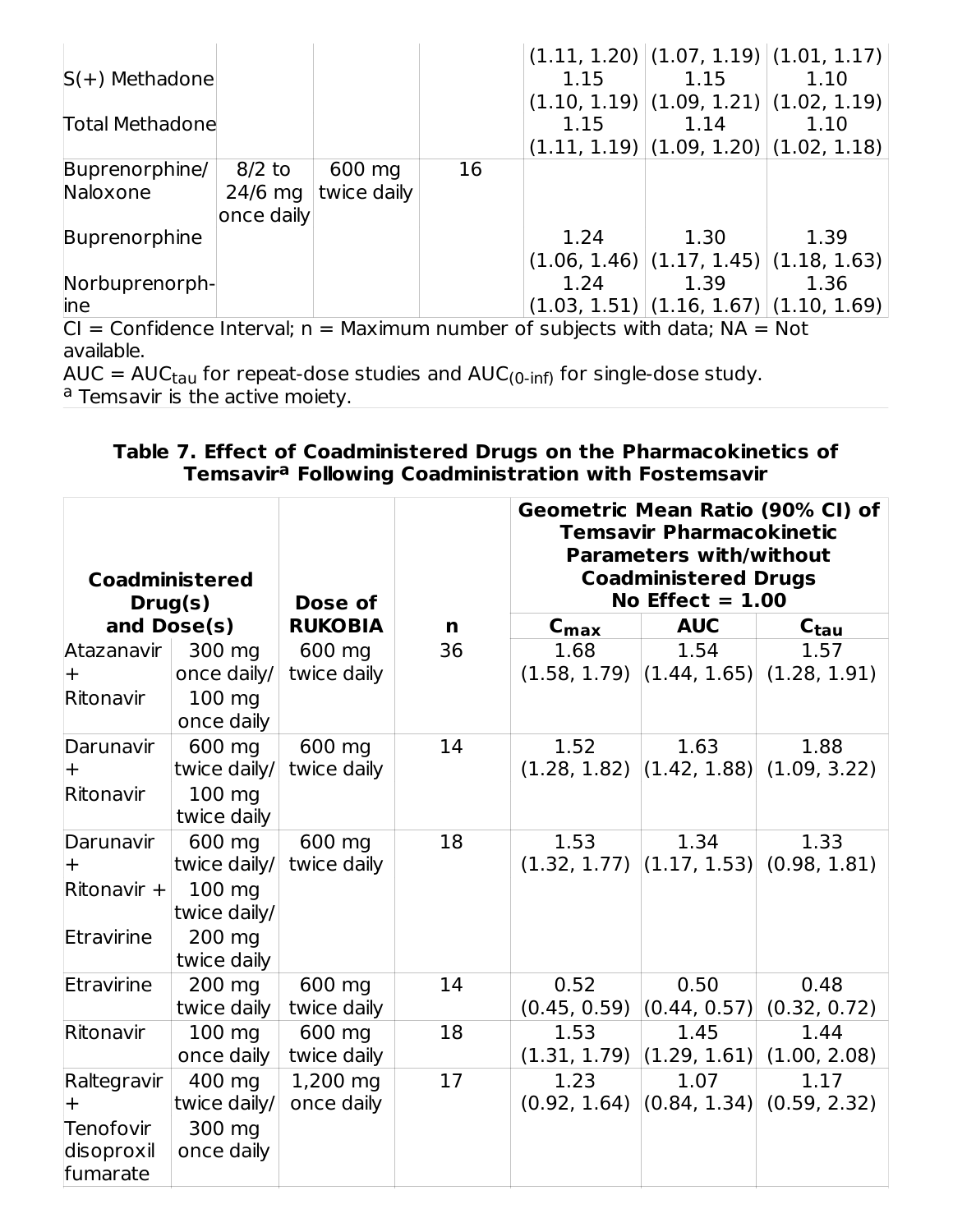| $Rifabutin +$                       | $150 \text{ mg}$<br>once daily/ | 600 mg<br>twice daily             | 23 | 1.50                                                 | 1.66                 | 2.58<br>$(1.38, 1.64)$ $(1.52, 1.81)$ $(1.95, 3.42)$ |
|-------------------------------------|---------------------------------|-----------------------------------|----|------------------------------------------------------|----------------------|------------------------------------------------------|
| Ritonavir                           | $100 \text{ mg}$<br>once daily  |                                   |    |                                                      |                      |                                                      |
| Rifabutin                           | 300 mg<br>once daily            | 600 mg<br>twice daily             | 22 | 0.73<br>(0.65, 0.83)                                 | 0.70<br>(0.64, 0.76) | 0.59<br>(0.46, 0.77)                                 |
| Rifampin                            | 600 mg<br>once daily            | 1,200-mg<br>single dose           | 15 | 0.24<br>(0.21, 0.28)                                 | 0.18<br>(0.16, 0.2)  | <b>NA</b>                                            |
| Cobicistat                          | 150 mg<br>once daily            | 600 mg<br>twice daily             | 16 | 1.71<br>$(1.54, 1.90)$ $(1.75, 2.12)$ $(2.03, 2.75)$ | 1.93                 | 2.36                                                 |
| Darunavir                           | 800 mg<br>once daily/           | 600 mg<br>twice daily             | 15 | 1.79<br>$(1.62, 1.98)$ $(1.78, 2.18)$ $(1.75, 2.88)$ | 1.97                 | 2.24                                                 |
| Cobicistat                          | 150 mg<br>once daily            |                                   |    |                                                      |                      |                                                      |
| Tenofovir<br>disoproxil<br>fumarate | 300 mg<br>once daily            | 600 mg<br>twice daily             | 18 | 0.99<br>$(0.86, 1.13)$ $(0.91, 1.11)$ $(0.77, 1.66)$ | 1.00                 | 1.13                                                 |
| Maraviroc                           | 300 mg<br>twice daily           | 600 mg<br>twice daily             | 14 | 1.13<br>(0.96, 1.32)                                 | 1.10<br>(0.99, 1.23) | 0.90<br>(0.69, 1.17)                                 |
| Famotidine                          | 40-mg                           | 600-mg<br>single dose single dose | 24 | 1.01                                                 | 1.04                 | 0.90<br>$(0.85, 1.21)$ $(0.87, 1.25)$ $(0.64, 1.28)$ |

 $CI =$  Confidence Interval;  $n =$  Maximum number of subjects with data;  $NA = Not$ available.

AUC = AUC $_{\rm{tau}}$  for repeat-dose studies and AUC $_{\rm{(0\text{-}inf)}}$  for single-dose study.

 $C<sub>tau</sub> = C<sub>12</sub>$  for single-dose study.

<sup>a</sup> Temsavir is the active moiety.

## **12.4 Microbiology**

#### Mechanism of Action

Fostemsavir is a prodrug without significant biochemical or antiviral activity that is hydrolyzed to the active moiety, temsavir, which is an HIV-1 attachment inhibitor. Temsavir binds directly to the gp120 subunit within the HIV-1 envelope glycoprotein gp160 and selectively inhibits the interaction between the virus and cellular CD4 receptors, thereby preventing attachment. Additionally, temsavir can inhibit gp120 dependent post-attachment steps required for viral entry into host cells. Temsavir inhibited the binding of soluble CD4 to surface immobilized gp120 with an IC<sub>50</sub> value of 14 nM using an enzyme-linked immunosorbent assay (ELISA).

## Antiviral Activity in Cell Culture

Temsavir exhibited antiviral activity against 3 CCR5-tropic laboratory strains of subtype B HIV-1, with  $\mathsf{EC}_{50}$  values ranging from 0.4 to 1.7 nM. The range of susceptibility to temsavir was broader for CXCR4-tropic laboratory strains with 2 strains having EC $_{50}$ values of 0.7 and 2.2 nM and 3 strains having  $EC_{50}$  values of 14.8, 16.2, and >2,000 nM. Antiviral activity of temsavir against HIV-1 subtype B clinical isolates varied depending on tropism with median  $\mathsf{EC}_{50}$  values against the CCR5-tropic viruses, CXCR4tropic viruses, and dual/mixed viruses of 3.7 nM ( $n = 9$ ; range: 0.3 to 345 nM), 40.9 nM  $(n = 4; \text{range: } 0.6 \text{ to } > 2,000 \text{ nM})$ , and 0.8 nM  $(n = 2; \text{range: } 0.3 \text{ to } 1.3)$ , respectively,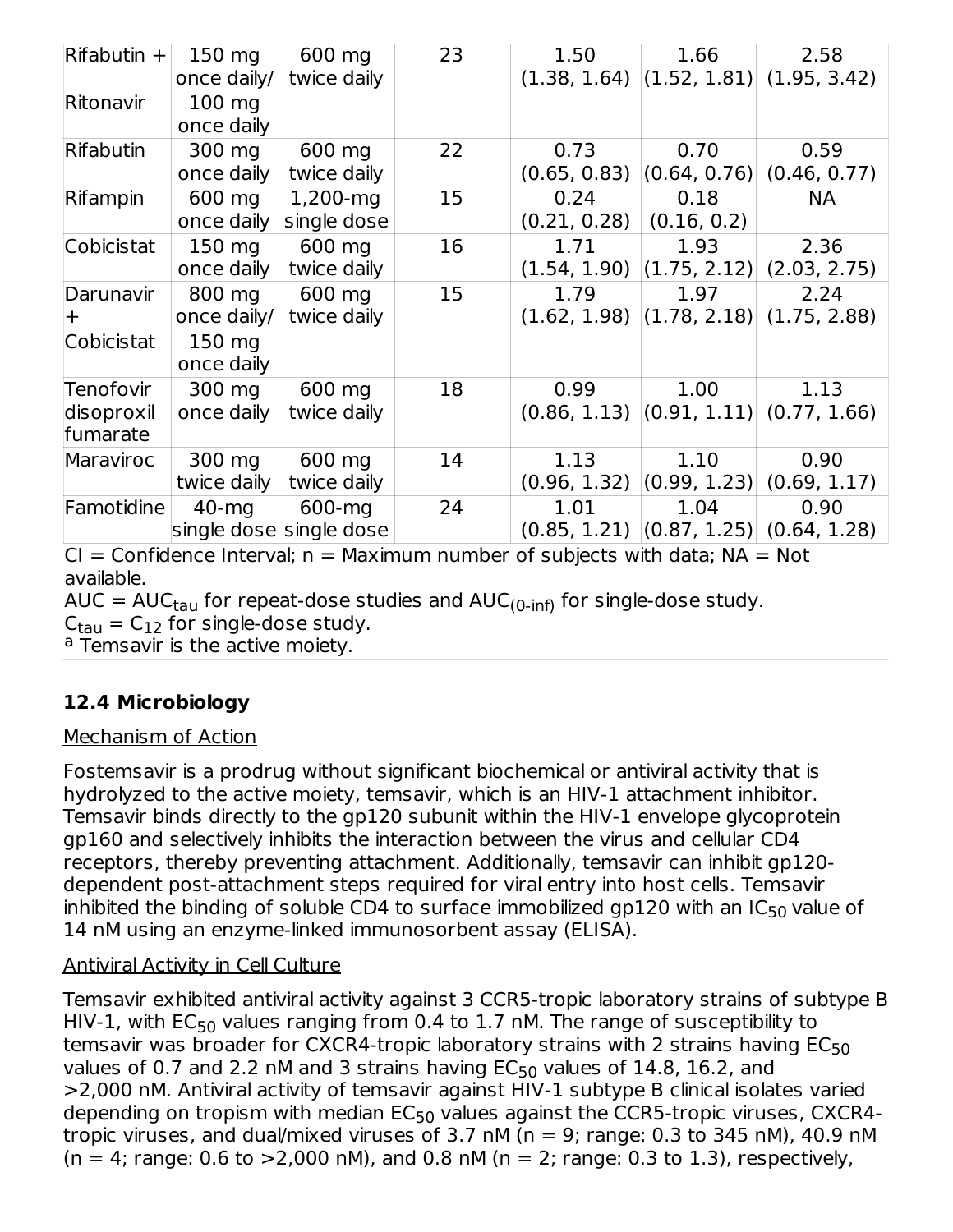showing a broad range of  $\mathsf{EC}_{50}$  values for temsavir across the different tropic strains.

Analysis of data from 1,337 clinical samples from the fostemsavir clinical development program (881 subtype B samples, 156 subtype C samples, 43 subtype A samples, 17 subtype A1 samples, 48 subtype F1 samples, 29 subtype BF1 samples, 19 subtype BF samples, 5 CRF01 AE samples, and 139 other) showed temsavir susceptibility is highly variable across subtypes with a wide range in  $\mathsf{EC}_{50}$  values from 0.018 nM to  $>\,5,000$  nM. The majority of subtype B isolates (84%, 740/881) had  $\mathsf{EC}_{50}$  values below 10 nM, with 6% of isolates having  $EC_{50}$  values  $>$ 100 nM. Of all isolates from all subtypes tested, 9% exhibited EC<sub>50</sub> values  $>$ 100 nM. Subtypes BF, F1 and BF1 had higher proportions (21% to 38%) of isolates with  $\mathsf{EC}_{50}$  values  ${>}100$  nM, and all 5 of 5 subtype AE isolates had  $\mathsf{EC}_{50}$  values  $>$ 100 nM. From an additional panel of clinical isolates with non-B subtypes, temsavir EC $_{50}$  values were greater than the upper limits of the concentrations tested  $(>1,800$  nM) in all subtype E (AE; 3 of 3), Group O (2 of 2), and HIV-2 (1 of 1) isolates, and some subtype D (1 of 4) and subtype G (1 of 3) isolates.

## Reduced Antiviral Activity against Subtype AE

Temsavir showed reduced antiviral activity against 14 different subtype AE isolates in peripheral blood mononuclear cell (PBMC) assays and the Phenosense Entry assay indicating that subtype AE (or E) viruses are inherently less sensitive to temsavir. Genotyping of subtype AE viruses identified polymorphisms at amino acid positions S375H and M475I in gp120, which have been associated with reduced susceptibility to fostemsavir. Subtype AE is a predominant subtype in Southeast Asia, but it is not found in high frequencies elsewhere throughout the world.

There were 2 subjects with subtype AE virus at screening in the randomized cohort of the clinical trial. One subject (EC $_{50}$  fold change >4,747-fold and gp120 substitutions at S375H and M475I at baseline) did not respond to RUKOBIA at Day 8. A second subject (EC $_{50}$  fold change 298-fold and gp120 substitution at S375N at baseline) received placebo during functional monotherapy. Both subjects were virologically suppressed at Week 96 while receiving OBT (with dolutegravir) plus RUKOBIA.

#### Antiviral Activity in Combination with Other Antiviral Agents

The antiviral activity of temsavir was not antagonistic in cell culture when combined with the CD4-directed post-attachment HIV-1 inhibitor ibalizumab, the CCR5 co-receptor antagonist maraviroc, the gp41 fusion inhibitor enfuvirtide, integrase strand transfer inhibitors (INSTIs) (dolutegravir, raltegravir), non-nucleoside reverse transcriptase inhibitors (NNRTIs) (delavirdine, efavirenz, nevirapine, rilpivirine), nucleoside reverse transcriptase inhibitors (NRTIs) (abacavir, didanosine, emtricitabine, lamivudine, stavudine, tenofovir disoproxil fumarate, zidovudine), or protease inhibitors (PIs) (amprenavir, atazanavir, darunavir, indinavir, lopinavir, nelfinavir, ritonavir, saquinavir). In addition, temsavir antiviral activity was not antagonistic in cell culture with the anti-HBV drug entecavir and the anti-HCV drug ribavirin.

#### Resistance in Cell Culture

HIV-1 variants with reduced susceptibility to temsavir were selected following 14 to 49 days passage in cell culture of NL4-3, LAI, and BaL viruses in a T-cell line. Selected viruses exhibited 18- to 159-fold decreased temsavir susceptibility and genotypic analysis identified the following emerging amino acid substitutions in gp120: L116P/Q, L175P, A204D, V255I, A281V, M426L, M434I, and M475I (S375 substitutions were identified based on in vivo data with a related attachment inhibitor). In general, most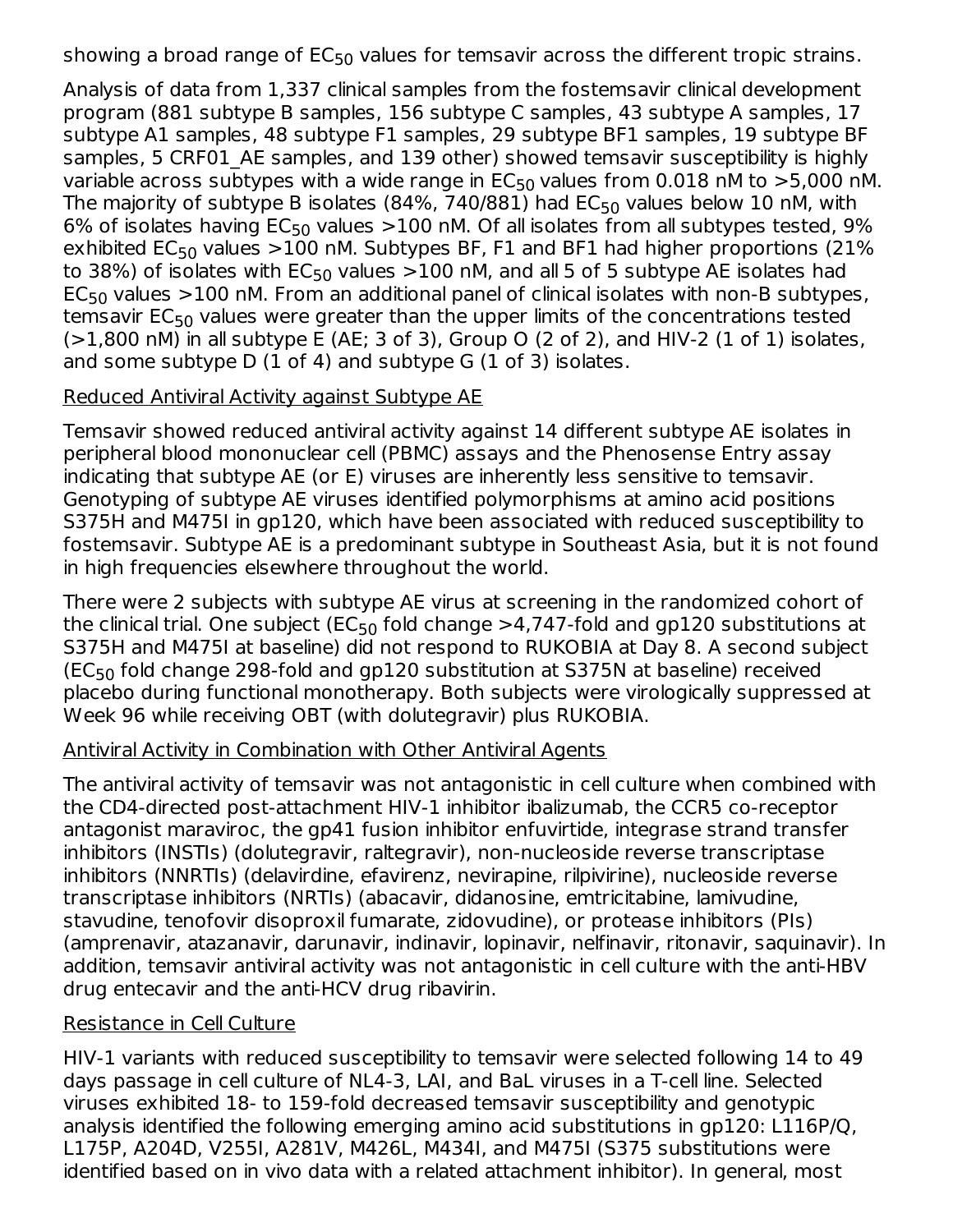substitutions mapped to the conserved regions (C1, C2, C4, and C5) of the gp120 envelope, confirming temsavir targets the viral envelope protein during infection.

Single-substitution recombinant viruses at these amino acid positions were engineered into the HIV-1 LAI viral background and the resultant recombinants demonstrated reduced susceptibility to temsavir (L116P [>340-fold], A204D [>340-fold], S375M [47 fold], S375V [5.5-fold], S375Y [>10,000-fold], M426L [81-fold], M426V [3.3-fold], M434I [11-fold], M434T [15-fold], M475I [5-fold], M475L [17-fold], and M475V [9.5-fold]).

Temsavir remained active against laboratory-derived CD4-independent viruses and temsavir-resistant viruses showed no evidence of a CD4-independent phenotype. Therefore, treatment with RUKOBIA is unlikely to promote resistance to temsavir via generation of CD4-independent virus.

#### Response at Day 8 by Genotype

The effect of the gp120 resistance-associated polymorphisms (RAPs) on response to fostemsavir functional monotherapy at Day 8 was assessed in an as-treated analysis by censoring the subjects who had a  ${>}0.4$  log $_{10}$  decline in HIV-1 RNA from screening to baseline or  $<$ 400 copies/mL at screening (n = 47 subjects were censored). The presence of gp120 RAPs at key sites S375, M426, M434, or M475 was associated with a lower overall decline in HIV-1 RNA and fewer subjects achieving  ${>}0.5$  log $_{10}$  decline in HIV-1 RNA compared with subjects with no changes at these sites (Table 8). However, the presence of the gp120 RAPs did not preclude some subjects from achieving a response of  ${>}0.5$  log $_{10}$  copies/mL at Day 8. Baseline gp120 RAPs most associated with decreased response of  $<$ 0.5 log $_{10}$  copies/mL at Day 8 were S375M, M426L, and M475V (Table 8). There was no difference in response rates and median decline in viral load for subjects with more than one gp120 RAP.

| Screening gp120 RAPs (As-Treated Analysis <sup>a</sup> ) |                             |                                                                       |  |  |
|----------------------------------------------------------|-----------------------------|-----------------------------------------------------------------------|--|--|
|                                                          | Day 8                       | Response Rate at   Median Log <sub>10</sub> Decline<br>in Viral Load: |  |  |
|                                                          | $ (>0.5 \log_{10}$ decline) | <b>Baseline to Day 8</b>                                              |  |  |

# **Table 8. Outcome of Randomized Fostemsavir Cohort by Presence of**

| <b>Envelope RAPs</b>                   | Day 8<br>$(>0.5 \log_{10}$ decline)<br>$n = 151$ | ın vıral Load:<br><b>Baseline to Day 8</b><br>$n = 151$ |  |  |
|----------------------------------------|--------------------------------------------------|---------------------------------------------------------|--|--|
| <b>Overall</b>                         | 107/151 (71%)                                    | 1.05                                                    |  |  |
| No gp120 RAPs (at predefined<br>sites) | 70/83 (84%)                                      | 1.11                                                    |  |  |
| <b>Predefined gp120 RAPs:</b>          |                                                  |                                                         |  |  |
| S375I/M/N/T, M426L, M434I, or          | 37/68 (54%)                                      | 0.66                                                    |  |  |
| <b>M475I/V</b>                         |                                                  |                                                         |  |  |
| <b>S375M</b>                           | 1/5(20%)                                         | 0.32                                                    |  |  |
| M426L                                  | 6/17(35%)                                        | 0.19                                                    |  |  |
| M434I                                  | $3/6(50\%)$                                      | 0.66                                                    |  |  |
| M475V                                  | $0/1$ (0%)                                       | 0                                                       |  |  |
| 1 gp120 RAP                            | 38/62 (61%)                                      | 1.03                                                    |  |  |
| 2 or 3 gp120 RAPs                      | 18/26 (69%)                                      | 1.09                                                    |  |  |
|                                        |                                                  | $\sim$ $\sim$ $\sim$                                    |  |  |

 $^{\text{a}}$  Removed subjects who had <400 copies/mL at screening or >0.4 log $_{10}$  decline from screening to baseline.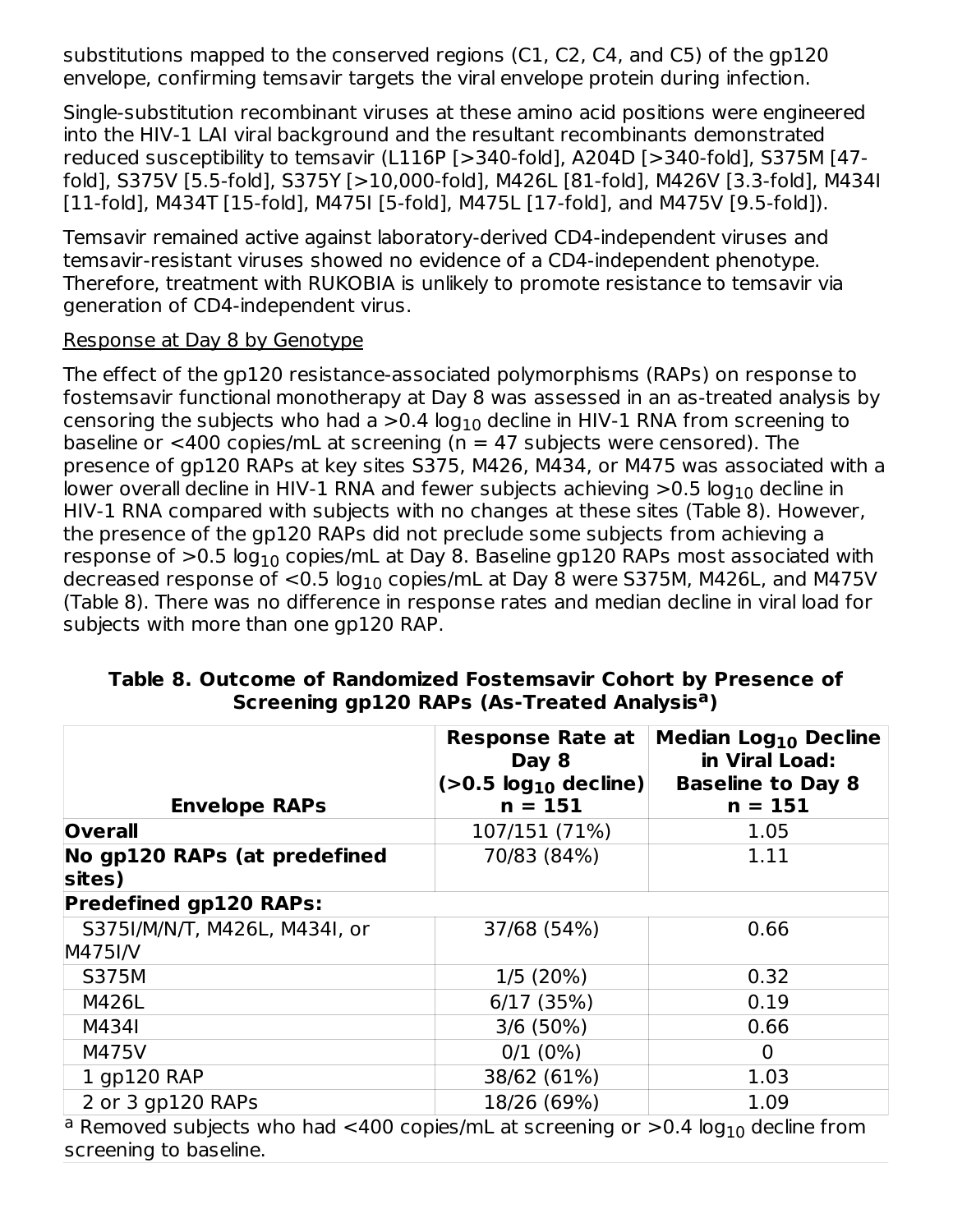#### Response at Day 8 by Phenotype

The fold change in susceptibility to temsavir for subject isolates at screening was highly variable ranging from 0.06 to 6,651. The effect of screening fostemsavir phenotype on response of  ${>}0.5$  log $_{10}$  decline at Day 8 was assessed in the as-treated analysis. The majority of these subjects (55%, 83/151) had a screening temsavir  $\mathsf{EC}_{50}$  fold change normalized to a reference virus of <2‑fold. The response rate for fostemsavir phenotypes ≤2 was 80% (66/83) (Table 9). Response rates for fostemsavir phenotypic fold changes of >2 to 200 were moderately decreased to 69% (29/42). Phenotypic fold changes of >200 resulted in lower response rates to fostemsavir (29%, 5/17). Five subjects, despite having >200-fold decreased fostemsavir susceptibility and the presence of screening gp120 RAPs, had over 1 log<sub>10</sub> declines in HIV-1 RNA at Day 8. Lack of resistance to background drugs or higher fostemsavir concentrations do not explain the  $>$ 1 log $_{\bf 10}$  response of these 5 subjects.

**Table 9. Response Rate of Randomized Fostemsavir Cohort (>0.5 Log 10 Decline Day 8) by Screening Phenotype**

| <b>Fostemsavir Phenotypic</b><br><b>Fold Change</b> | <b>Response Rate at Day 8</b><br>$(>0.5 \log_{10}$ decline)<br><b>As-Treated Analysisa</b><br>$n = 151$ |  |  |
|-----------------------------------------------------|---------------------------------------------------------------------------------------------------------|--|--|
| Not Reported                                        | 9                                                                                                       |  |  |
| $0 - 2$                                             | 66/83 (80%)                                                                                             |  |  |
| $>2 - 10$                                           | 17/25 (68%)                                                                                             |  |  |
| $ 10 - 200 $ (Range 11 - 104)                       | 12/17 (71%)                                                                                             |  |  |
| $>$ 200 (Range 234 - 6,651)                         | 5/17 (29%)                                                                                              |  |  |
|                                                     | $\alpha$ Domaved subjects who had $\geq$ 400 sonies (m) at screening or $\geq$ 0.4 logs decline from    |  |  |

 $^{\text{a}}$  Removed subjects who had <400 copies/mL at screening or >0.4 log $_{10}$  decline from screening to baseline.

## Resistance in Clinical Subjects

The percentage of subjects who experienced virologic failure through the Week 96 analysis was 25% (69/272) in the randomized cohort (including 25% [51/203] among subjects who received blinded fostemsavir functional monotherapy and 26% [18/69] among subjects who received blinded placebo during the 8‑day double-blind period) (Table 10). Virologic failure = confirmed  $≥400$  copies/mL after prior confirmed suppression to  $<$ 400 copies/mL,  $\geq$ 400 copies/mL at last available prior to discontinuation, or  $>\!1$  log $_{10}$  copies/mL increase in HIV-1 RNA at any time above nadir level (≥40 copies/mL). Overall, 55% (29/53) of evaluable subjects with virologic failure in the randomized cohorts had treatment-emergent gp120 genotypic substitutions at 4 key sites (S375, M426, M434, and M475) (Table 10).

The median temsavir EC $_{50}$  fold change at failure in randomized evaluable subject isolates with emergent gp120 substitutions at positions 375, 426, 434, or 475 ( $n = 29$ ) was 1,142-fold. In randomized evaluable subject isolates with no emergent gp120 substitutions at those positions (n = 24), the median temsavir EC $_{50}$  fold change at failure was 0.92-fold.

Forty-one percent (28/69) of the virologic failures in the randomized groups combined had genotypic or phenotypic resistance to at least one drug in the OBT at screening,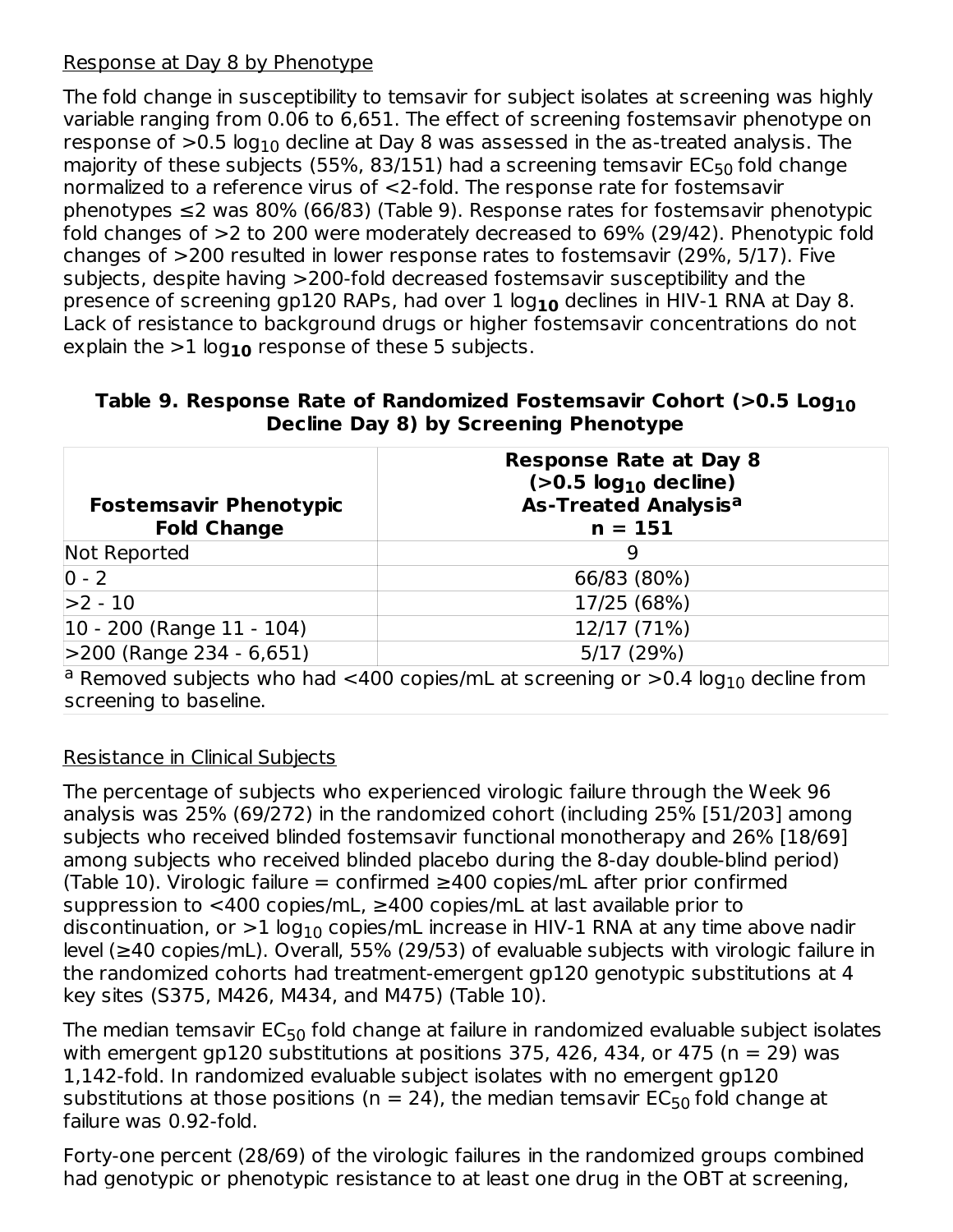had genotypic or phenotypic resistance to at least one drug in the OBT at screening, and 48% (31/64) of the virologic failures with post-baseline data had emergent resistance to at least one drug in the OBT.

Rates of virologic failure were higher in the nonrandomized cohort at 51% (50/99) (Table 10). While the proportion of virologic failures with gp120 RAPs at screening was similar between subjects in the randomized and nonrandomized cohorts, the proportion of subjects with emergent gp120 resistance-associated substitutions at the time of failure was higher among nonrandomized subjects (Table 10). The median temsavir  $\mathsf{EC}_{50}$  fold change at failure in nonrandomized evaluable subject isolates with emergent substitutions at positions 375, 426, 434, or 475 ( $n = 33$ ) was 4,216-fold and was 767fold among failure subject isolates without emergent resistance-associated substitutions  $(n = 12)$ . Consistent with the nonrandomized group of subjects having fewer antiretroviral options, 90% (45/50) of the virologic failures in this group had genotypic or phenotypic resistance to at least one drug in the OBT at screening, and 55% (27/49) of the virologic failures with post-baseline data in the nonrandomized group had emergent resistance to at least one drug in the OBT.

|                                                                                                                                                                                                                                                                                                                                                                                                       | <b>Randomized</b><br><b>Cohort Total</b> | <b>Nonrandomized</b><br><b>Cohort Total</b> |
|-------------------------------------------------------------------------------------------------------------------------------------------------------------------------------------------------------------------------------------------------------------------------------------------------------------------------------------------------------------------------------------------------------|------------------------------------------|---------------------------------------------|
| Number of virologic failures                                                                                                                                                                                                                                                                                                                                                                          | 69/272 (25%)                             | 50/99 (51%)                                 |
| With gp120 RAPs at screening (of those<br>with genotypic data)                                                                                                                                                                                                                                                                                                                                        | 43/68 (63%)                              | 26/48 (54%)                                 |
| Virologic failures with post-baseline data                                                                                                                                                                                                                                                                                                                                                            | 53                                       | 45                                          |
| With emergent gp120 RAS                                                                                                                                                                                                                                                                                                                                                                               | 29/53 (55%)                              | 33/45 (73%)                                 |
| S375H/I/M/N/T                                                                                                                                                                                                                                                                                                                                                                                         | 19/53 (36%)                              | 21/45 (47%)                                 |
| M426L/I                                                                                                                                                                                                                                                                                                                                                                                               | 18/53 (34%)                              | 23/45 (51%)                                 |
| M434I/L                                                                                                                                                                                                                                                                                                                                                                                               | 6/53(11%)                                | 5/45(11%)                                   |
| M475I/L/V<br>والمستحدث والمتمر والمحمد والمستحل المستلمانة<br>$\mathbf{D} \land \mathbf{D}$ $\mathbf{D}$ $\mathbf{D}$ $\mathbf{D}$ $\mathbf{D}$ $\mathbf{D}$ $\mathbf{D}$ $\mathbf{D}$ $\mathbf{D}$ $\mathbf{D}$ $\mathbf{D}$ $\mathbf{D}$ $\mathbf{D}$ $\mathbf{D}$ $\mathbf{D}$ $\mathbf{D}$ $\mathbf{D}$ $\mathbf{D}$ $\mathbf{D}$ $\mathbf{D}$ $\mathbf{D}$ $\mathbf{D}$ $\mathbf{D}$ $\mathbf{D$ | 8/53 (15%)<br>$RAP = R = 1.1$            | 5/45(11%)<br>المتماسط مائي                  |

**Table 10. Virologic Failures in BRIGHTE Trial**

RAPs = Resistance-associated polymorphisms; RAS = Resistance-associated substitutions.

## Cross-Resistance

Both the CD4-directed post-attachment inhibitor ibalizumab and the gp120-directed attachment inhibitor fostemsavir develop resistance in gp120. Five of 7 viruses resistant to ibalizumab retained susceptibility to temsavir while the other 2 viruses had reduced susceptibility to both temsavir (>1,400-fold decreased susceptibility) and ibalizumab. Resistance to the CCR5 coreceptor antagonist maraviroc can also develop in the gp120 envelope. Some CCR5-tropic maraviroc-resistant viruses showed reduced susceptibility to temsavir. Viruses resistant to the gp41 fusion inhibitor enfuvirtide retained susceptibility to temsavir.

Temsavir retained wild-type activity against viruses resistant to the INSTI raltegravir; the NNRTI rilpivirine; the NRTIs abacavir, lamivudine, tenofovir, zidovudine; and the PIs atazanavir and darunavir.

Additionally, ibalizumab, maraviroc, enfuvirtide, the INSTI raltegravir, NNRTIs (efavirenz, rilpivirine), NRTIs (abacavir, tenofovir), and PIs (atazanavir, darunavir) retained activity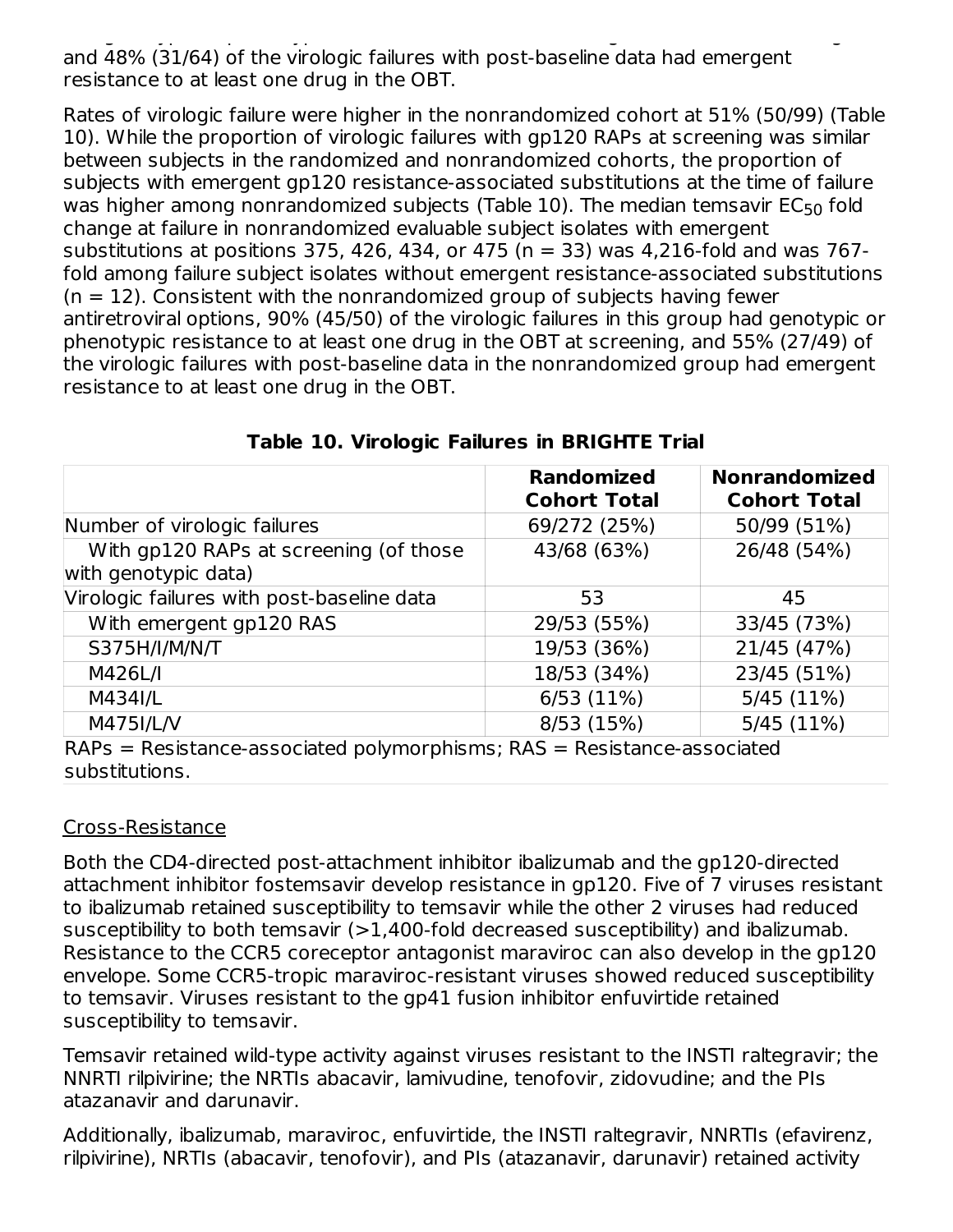against site-directed mutants with reduced temsavir susceptibility (S375M, M426L, or M426L plus M475I) or against clinical envelopes that had decreased baseline susceptibility to temsavir.

## **13 NONCLINICAL TOXICOLOGY**

## **13.1 Carcinogenesis, Mutagenesis, Impairment of Fertility**

## Carcinogenesis

In a 2-year carcinogenicity study conducted in rats and a 26-week carcinogenicity study conducted in transgenic mice, fostemsavir produced no statistically significant increases in tumors over controls. The maximum daily exposures in rats were approximately 5 times (males) and 16 times (females) greater than those in humans at the MRHD.

## **Mutagenesis**

Fostemsavir was not genotoxic in the bacterial reverse mutation assay (Ames test in Salmonella and E. coli), a chromosome aberration test in human lymphocytes, and rat bone marrow micronucleus test.

## Impairment of Fertility

Oral administration of fostemsavir had no adverse effects on male or female fertility in rats at exposures approximately 10 times (males) and 186 times (females) of those in humans at the MRHD. At higher exposures (>80 times those in humans at the MRHD) in male rats, decreases in prostate gland/seminal vesicle weights, sperm density/motility, and increased abnormal sperm were observed.

## **14 CLINICAL STUDIES**

The efficacy of RUKOBIA in heavily treatment-experienced adult subjects with HIV-1 infection is based on 96-week data from a Phase 3, partially-randomized, international, double-blind, placebo-controlled trial (BRIGHTE [NCT02362503]).

The BRIGHTE trial was conducted in 371 heavily treatment-experienced subjects with multi-class HIV-1 resistance. All subjects were required to have a viral load ≥400 copies/mL and ≤2 classes of antiretroviral medications remaining at baseline due to resistance, intolerability, contraindication, or other safety concerns. Subjects were enrolled in either a randomized or nonrandomized cohort defined as follows:

- Within the randomized cohort ( $n = 272$ ), subjects had 1, but no more than 2, fully active and available antiretroviral agent(s) at screening which could be combined as part of an efficacious background regimen. Randomized subjects received either blinded RUKOBIA 600 mg twice daily ( $n = 203$ ) or placebo ( $n = 69$ ) in addition to their current failing regimen for 8 days of functional monotherapy. Beyond Day 8, randomized subjects received open-label RUKOBIA 600 mg twice daily plus an investigator-selected OBT. This cohort provides primary evidence of efficacy of RUKOBIA.
- Within the nonrandomized cohort (n = 99), subjects had no fully active and approved antiretroviral agent(s) available at screening. Nonrandomized subjects were treated with open-label RUKOBIA 600 mg twice daily plus OBT from Day 1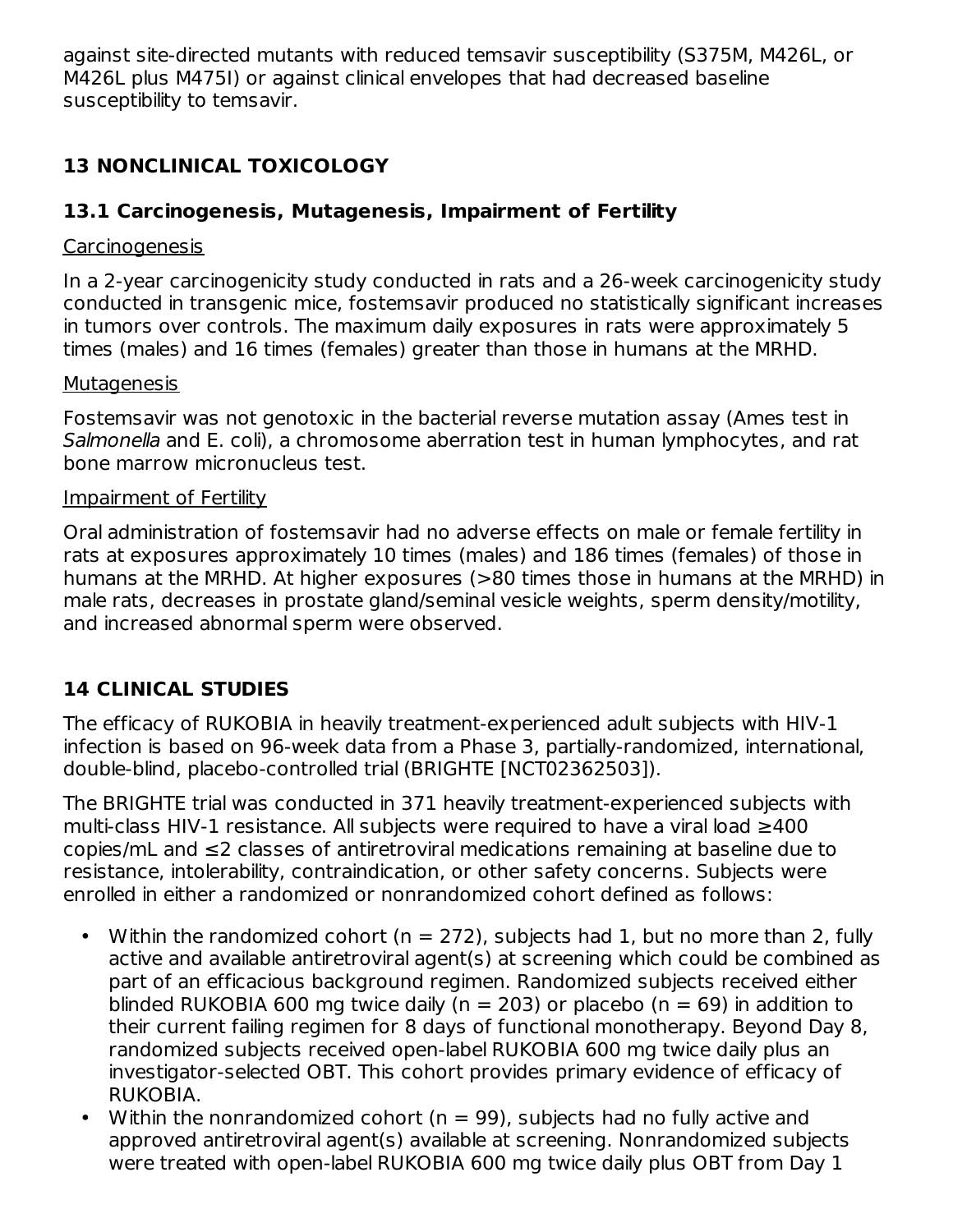onward. The use of an investigational drug(s) as a component of the OBT was permitted in the nonrandomized cohort.

Overall, the majority of subjects were male (78%), white (70%), and the median age was 49 years (range: 17 to 73 years). At baseline, the median HIV-1 RNA was 4.6 log $_{10}$  copies/mL and the median CD4+ cell count was 80 cells/mm $^3$  (100 and 41  $\,$ cells/mm<sup>3</sup> for randomized and nonrandomized subjects, respectively). Seventy-five percent (75%) of all treated subjects had a CD4+ cell count <200 cells/mm<sup>3</sup> at baseline (with 30%  $\leq$ 20 cells/mm<sup>3</sup>). Overall, 86% had a history of Acquired Immune Deficiency Syndrome (AIDS) and 8% had a history of hepatitis B and/or C virus co-infection at baseline. Seventy one percent (71%) of subjects had been treated for HIV for >15 years; 85% had been exposed to ≥5 different HIV treatment regimens upon entry into the trial.

Fifty-two percent (52%) of subjects in the randomized cohort had 1 fully active agent within their initial failing background regimen, 42% had 2, and 6% had no fully active agent. Within the nonrandomized cohort, 81% of subjects had no fully active agent(s) in their original regimen and 19% had 1 fully active agent, including  $15\%$  (n = 15) who received ibalizumab, which was an investigational agent at the time of the BRIGHTE trial start-up.

#### Randomized Cohort

The primary efficacy endpoint was the adjusted mean decline in HIV-1 RNA from Day 1 to Day 8 with RUKOBIA versus placebo in the randomized cohort. The results of the primary endpoint analysis demonstrated superiority of RUKOBIA compared with placebo, as shown in Table 11.

#### **Table 11. Plasma HIV-1 RNA Log (copies/mL) Change from Day 1 to Day 8 10 (Randomized Cohort) in BRIGHTE Trial – ITT-E Population**

|                                     | <b>RUKOBIA</b><br>600 mg Twice Daily<br>$(n = 201a)$ | <b>Placebo</b><br>$(n = 69)$   |
|-------------------------------------|------------------------------------------------------|--------------------------------|
| Adjusted Mean <sup>b</sup> (95% CI) | $-0.791$<br>$(-0.885, -0.698)$                       | $-0.166$<br>$(-0.326, -0.007)$ |
| Difference <sup>c</sup> (95% CI)    | $-0.625$<br>$(-0.810, -0.441)^d$                     |                                |

<sup>a</sup> Two subjects who received RUKOBIA with missing Day 1 HIV-1 RNA values were not included in the analysis.

 $^{\sf b}$  Mean adjusted by Day 1 log $_{10}$  HIV-1 RNA.

<sup>c</sup> Difference: RUKOBIA minus placebo.

 $^{\text{d}}$  P-value <0.0001 for the adjusted and unadjusted mean difference of viral load change from baseline for RUKOBIA compared with placebo.

At Day 8, 65% (131/203) and 46% (93/203) of subjects who received RUKOBIA had a reduction in viral load from baseline  $>\!0.5$  log $_{10}$  copies/mL and  $>\!1$  log $_{10}$  copies/mL, respectively, compared with 19% (13/69) and 10% (7/69) of subjects, respectively, in the placebo group.

By subgroup analysis, randomized subjects who received RUKOBIA with baseline HIV-1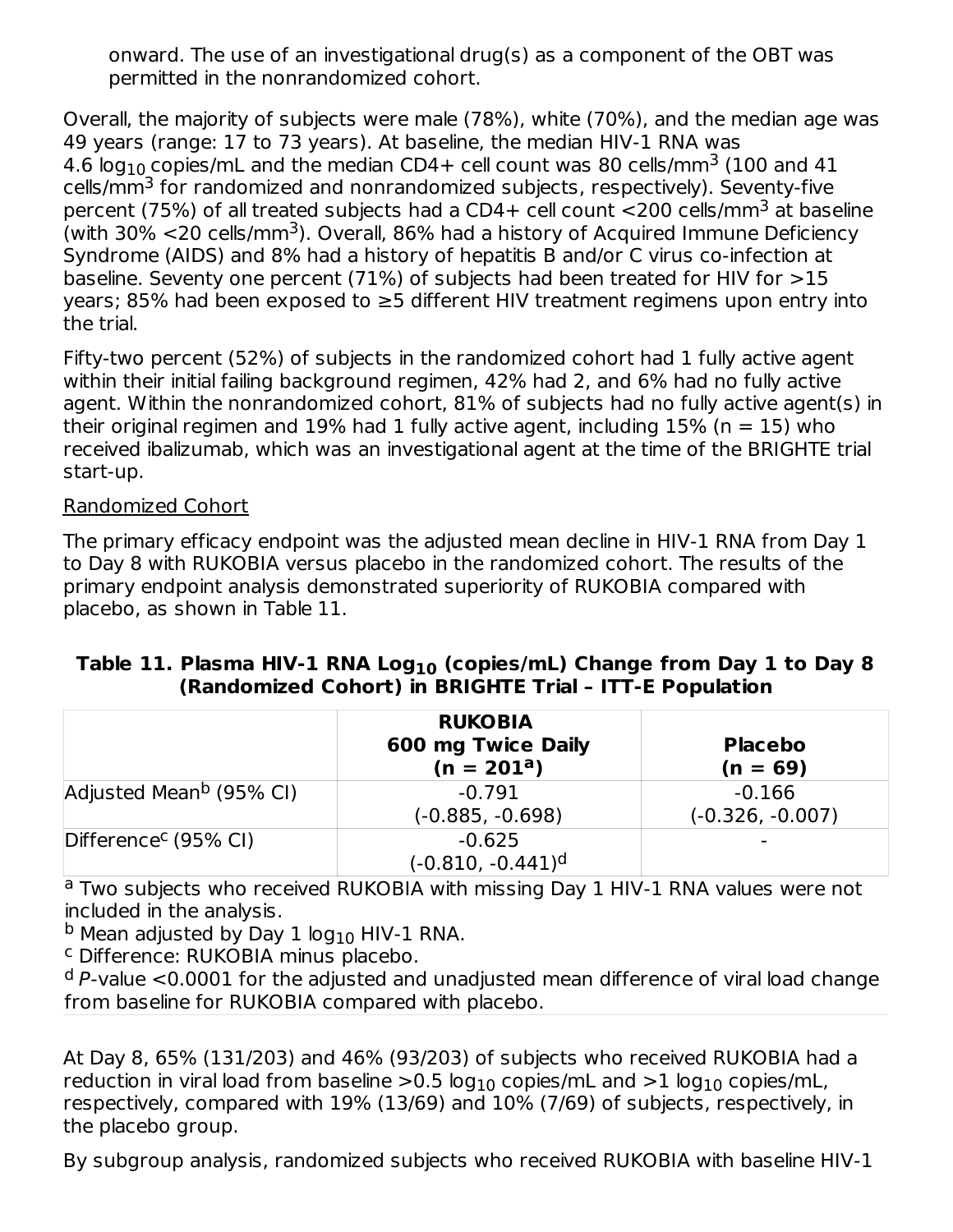RNA >1,000 copies/mL achieved a mean decline in viral load of 0.86 log $_{\rm 10}$  copies/mL at Day 8 compared with  $0.20$  log $_{10}$  copies/mL in subjects treated with blinded placebo. Subjects with baseline HIV-1 RNA  $\leq$ 1,000 copies/mL achieved a mean decline in viral load of 0.22 log $_{10}$  copies/mL at Day 8 compared with a mean increase of 0.10 log $_{10}$ copies/mL in subjects treated with blinded placebo.

Virologic outcomes by ITT-E Snapshot Analysis at Weeks 24 and 96 in the BRIGHTE trial are shown in Table 12 and Table 13 for the randomized cohort. There was considerable variability in the number of antiretrovirals (fully active and otherwise) included in OBT regimens. The majority of subjects (84%) received dolutegravir as a component of OBT, of which approximately half (51% overall) also received darunavir with ritonavir or cobicistat. Virologic outcomes by ITT-E Snapshot Analysis at Week 48 were consistent with those observed at Week 24.

|                                                    | <b>RUKOBIA 600 mg Twice Daily plus OBT</b> |                        |  |
|----------------------------------------------------|--------------------------------------------|------------------------|--|
|                                                    | Week 24<br>$(n = 272)$                     | Week 96<br>$(n = 272)$ |  |
| HIV-1 RNA <40 copies/mL                            | 53%                                        | 60%                    |  |
| $HIV-1 RNA \geq 40 copies/mL$                      | 40%                                        | 30%                    |  |
| Data in window not $<$ 40<br>copies/mL             | 32%                                        | 12%                    |  |
| Discontinued for lack of<br>efficacy               | ${<}1\%$                                   | 4%                     |  |
| Discontinued for other<br>reasons while not        | $1\%$                                      | 6%                     |  |
| suppressed                                         |                                            |                        |  |
| Change in antiretroviral<br>treatment regimen      | 6%                                         | 8%                     |  |
| No virologic data                                  | 7%                                         | 10%                    |  |
| Reasons:<br>Discontinued study/study               | 4%                                         | 6%                     |  |
| drug due to adverse event<br>or death              |                                            |                        |  |
| Discontinued study/study<br>drug for other reasons | 2%                                         | 3%                     |  |
| Missing data during<br>window but on study         | $1\%$                                      | 2%                     |  |

**Table 12. Virologic Outcomes (HIV-1 RNA <40 copies/mL) at Weeks 24 and 96 with RUKOBIA (600 mg Twice Daily) plus OBT (Randomized Cohort) in BRIGHTE Trial (ITT-E Population, Snapshot Algorithm)**

**Table 13. Virologic Outcomes (HIV-1 RNA <40 copies/mL) by Baseline Covariates at Weeks 24 and 96 with RUKOBIA (600 mg Twice Daily) plus OBT (Randomized Cohort) in BRIGHTE Trial (ITT-E Population, Snapshot Algorithm)**

| <b>RUKOBIA 600 mg Twice Daily plus OBT</b> |             |  |  |
|--------------------------------------------|-------------|--|--|
| Week 24                                    | Week 96     |  |  |
| $(n = 272)$                                | $(n = 272)$ |  |  |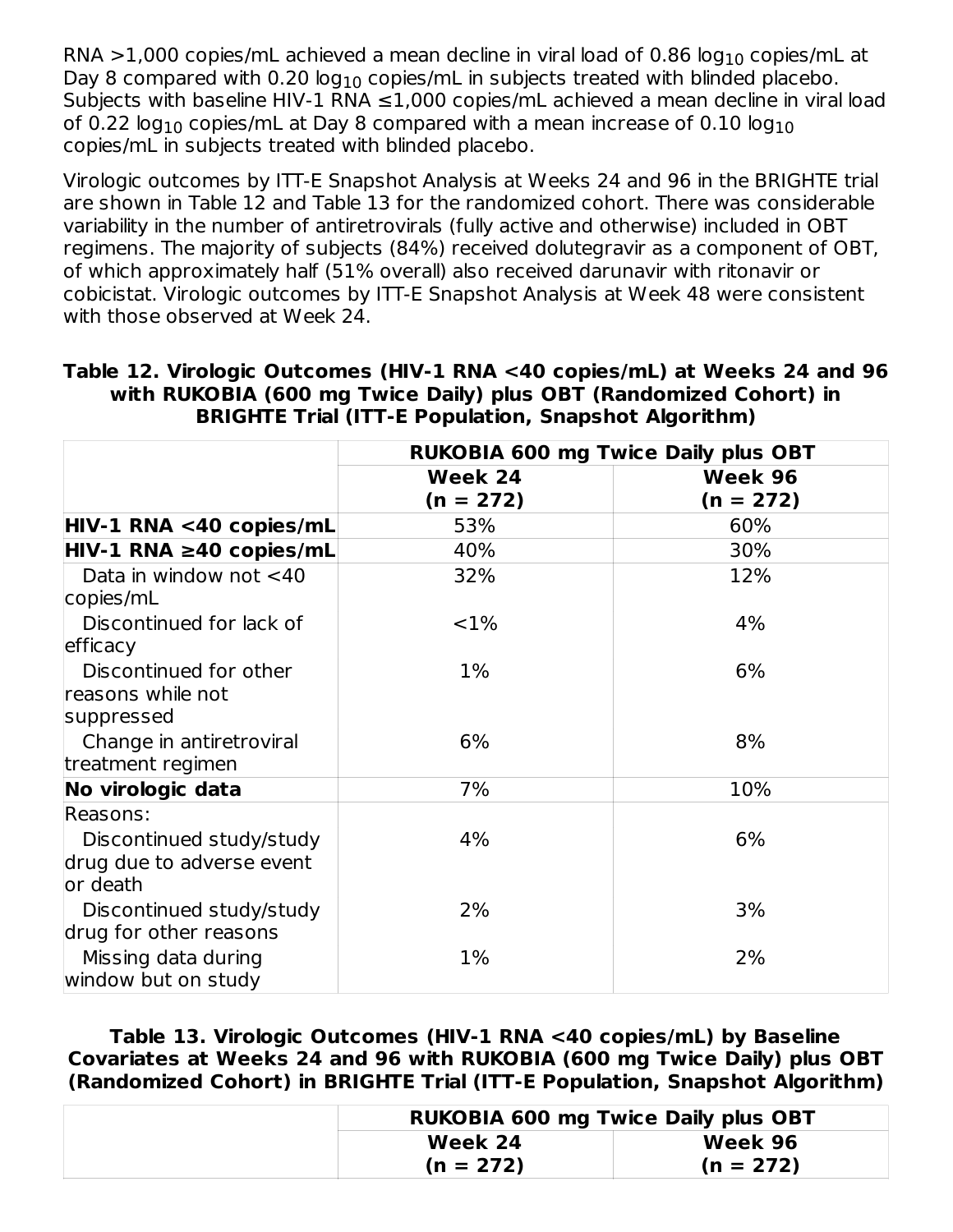| <b>Baseline plasma viral load</b>  |               |               |  |  |
|------------------------------------|---------------|---------------|--|--|
| (copies/mL)<br>$<$ 100,000         | 60% (116/192) | 65% (124/192) |  |  |
| $\geq$ 100,000                     | 35% (28/80)   | 49% (39/80)   |  |  |
| <b>Baseline CD4+</b>               |               |               |  |  |
| (cells/mm <sup>3</sup> )           |               |               |  |  |
| $20$                               | 32% (23/72)   | 46% (33/72)   |  |  |
| 20 to $< 50$                       | 48% (12/25)   | 56% (14/25)   |  |  |
| 50 to $<$ 200                      | 58% (59/102)  | 61% (62/102)  |  |  |
| $\geq$ 200                         | 68% (50/73)   | 74% (54/73)   |  |  |
| <b>Number of fully active</b>      |               |               |  |  |
| and available                      |               |               |  |  |
| antiretroviral classes in          |               |               |  |  |
| initial background                 |               |               |  |  |
| regimen                            |               |               |  |  |
| 0 <sup>a</sup>                     | $31\%$ (5/16) | 19% (3/16)    |  |  |
| 1                                  | 56% (80/142)  | 65% (92/142)  |  |  |
| 2                                  | 52% (59/114)  | 60% (68/114)  |  |  |
| Use of DTG and DRV <sup>b</sup> as |               |               |  |  |
| a component of OBT                 |               |               |  |  |
| DTG and DRV                        | 58% (68/117)  | 64% (75/117)  |  |  |
| With DTG, without DRV              | 54% (61/112)  | 63% (71/112)  |  |  |
| Without DTG, with DRV              | 29% (5/17)    | 47% (8/17)    |  |  |
| Without DTG/DRV                    | 38% (10/26)   | 35% (9/26)    |  |  |
| Gender                             |               |               |  |  |
| Male                               | 52% (104/200) | 59% (118/200) |  |  |
| Female                             | 56% (40/72)   | 63% (45/72)   |  |  |
| Race                               |               |               |  |  |
| White                              | 49% (90/185)  | 56% (103/185) |  |  |
| <b>Black or African-</b>           |               |               |  |  |
| American/Others                    | 62% (54/87)   | 69% (60/87)   |  |  |
| Age (years)                        |               |               |  |  |
| $50$                               | 50% (81/162)  | 59% (96/162)  |  |  |
| $\geq 50$                          | 57% (63/110)  | 61% (67/110)  |  |  |

DTG = Dolutegravir, DRV = Darunavir.

<sup>a</sup> Includes subjects who never initiated OBT, were incorrectly assigned to the randomized cohort, or had 1 or more active antiretroviral agents available at screening but did not use these as part of the initial OBT.

<sup>b</sup> Darunavir was coadministered with ritonavir or cobicistat.

In the randomized cohort, HIV-1 RNA <200 copies/mL was achieved in 68% and 64% of subjects at Weeks 24 and 96, respectively (ITT-E, Snapshot algorithm). Mean changes in CD4+ cell count from baseline increased over time:  $90$  cells/mm $3$  at Week 24 and 205 cells/mm<sup>3</sup> at Week 96. Based on a sub-analysis in the randomized cohort, subjects with the lowest baseline CD4+ cell counts (<20 cells/mm<sup>3</sup>) had a similar increase in CD4+ cell count over time compared with subjects with higher baseline CD4+ cell count  $($ >200 to <500 cells/mm<sup>3</sup>).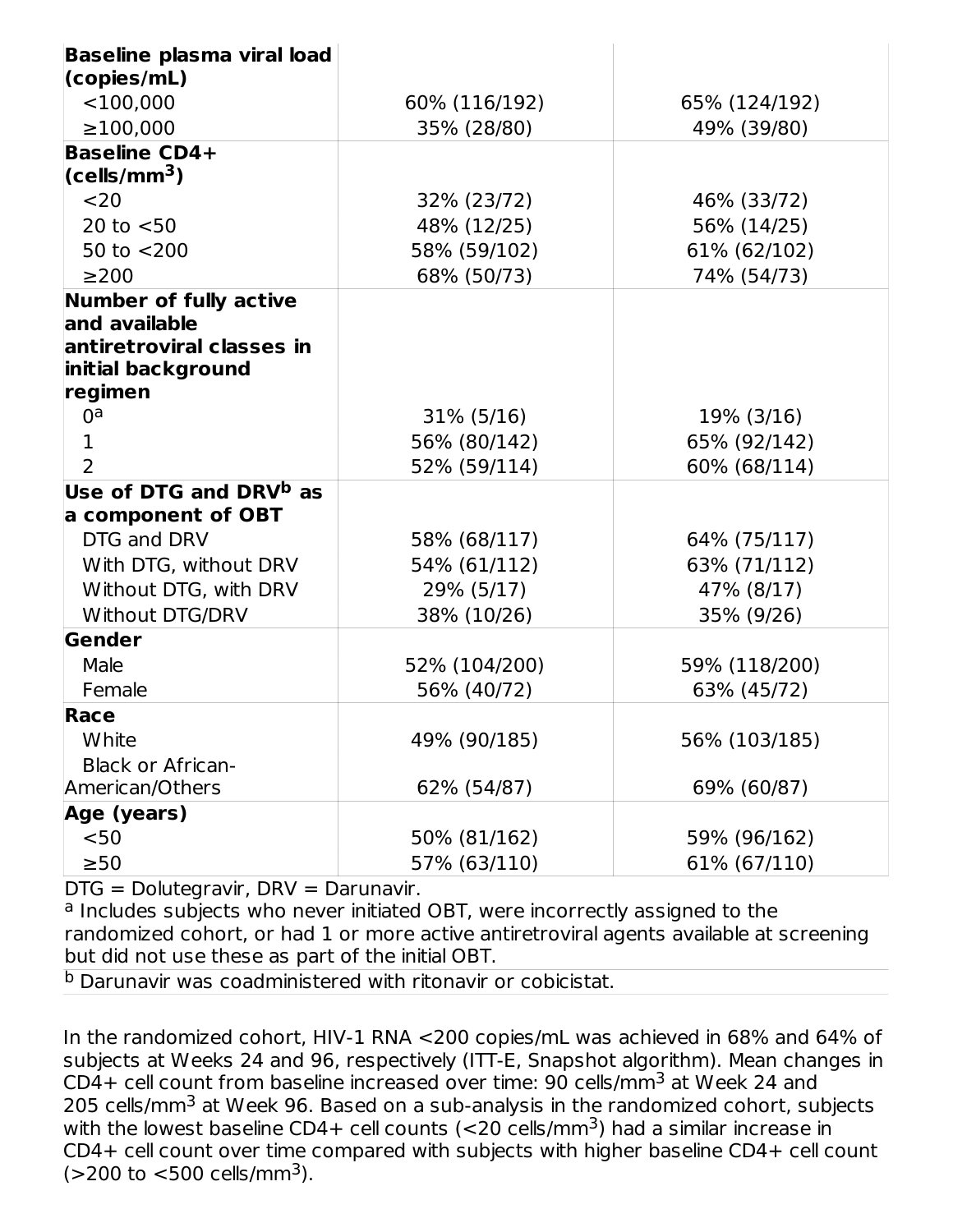#### Nonrandomized Cohort

In the nonrandomized cohort, HIV-1 RNA <40 copies/mL was achieved in 37% of subjects at Weeks 24 and 96. At these timepoints, the proportion of subjects with HIV-1 RNA <200 copies/mL was 42% and 39%, respectively (ITT-E, Snapshot algorithm). Mean changes in CD4+ cell count from baseline increased over time: 41 cells/mm $^3$  at Week 24  $\,$ and  $119$  cells/mm $^3$  at Week 96.

## **16 HOW SUPPLIED/STORAGE AND HANDLING**

RUKOBIA extended-release tablets, 600 mg, are beige, oval, film-coated, biconvex tablets debossed with "SV 1V7" on one side.

Bottle of 60 tablets with child-resistant closure. NDC 49702-250-18.

Store at 20°C to 25°C (68°F to 77°F); excursions permitted between 15°C and 30°C (59°F and 86°F) [See USP Controlled Room Temperature].

RUKOBIA extended-release tablets may have a slight vinegar-like odor.

## **17 PATIENT COUNSELING INFORMATION**

Advise the patient to read the FDA-approved patient labeling (Patient Information).

#### Hypersensitivity Reactions

Inform patients that if they have had a hypersensitivity reaction to RUKOBIA or any of its components, they should not take RUKOBIA [see Contraindications (4)].

#### Immune Reconstitution Syndrome

Advise patients to inform their healthcare provider immediately of any signs and symptoms of infection, as inflammation from previous infection may occur soon after combination antiretroviral therapy, including when RUKOBIA is started [see Warnings and Precautions (5.1)].

#### QTc Interval Prolongation

Advise patients that RUKOBIA may produce changes in their electrocardiogram (i.e., QT prolongation). Instruct patients to consult their healthcare provider if they experience symptoms such as dizziness, lightheadedness, abnormal heart rhythm, or loss of consciousness [see Warnings and Precautions (5.2)].

#### Patients with Hepatitis B or C Virus Co-infection

Advise patients that it is recommended to have laboratory testing and to take medications for HBV or HCV as prescribed [see Warnings and Precautions (5.3)].

#### Drug Interactions

RUKOBIA may interact with other drugs; therefore, advise patients to report to their healthcare provider the use of any other prescription or nonprescription medication or herbal products, including St. John's wort [see Contraindications (4), Warnings and Precautions (5.4), Drug Interactions (7)].

#### **Pregnancy Registry**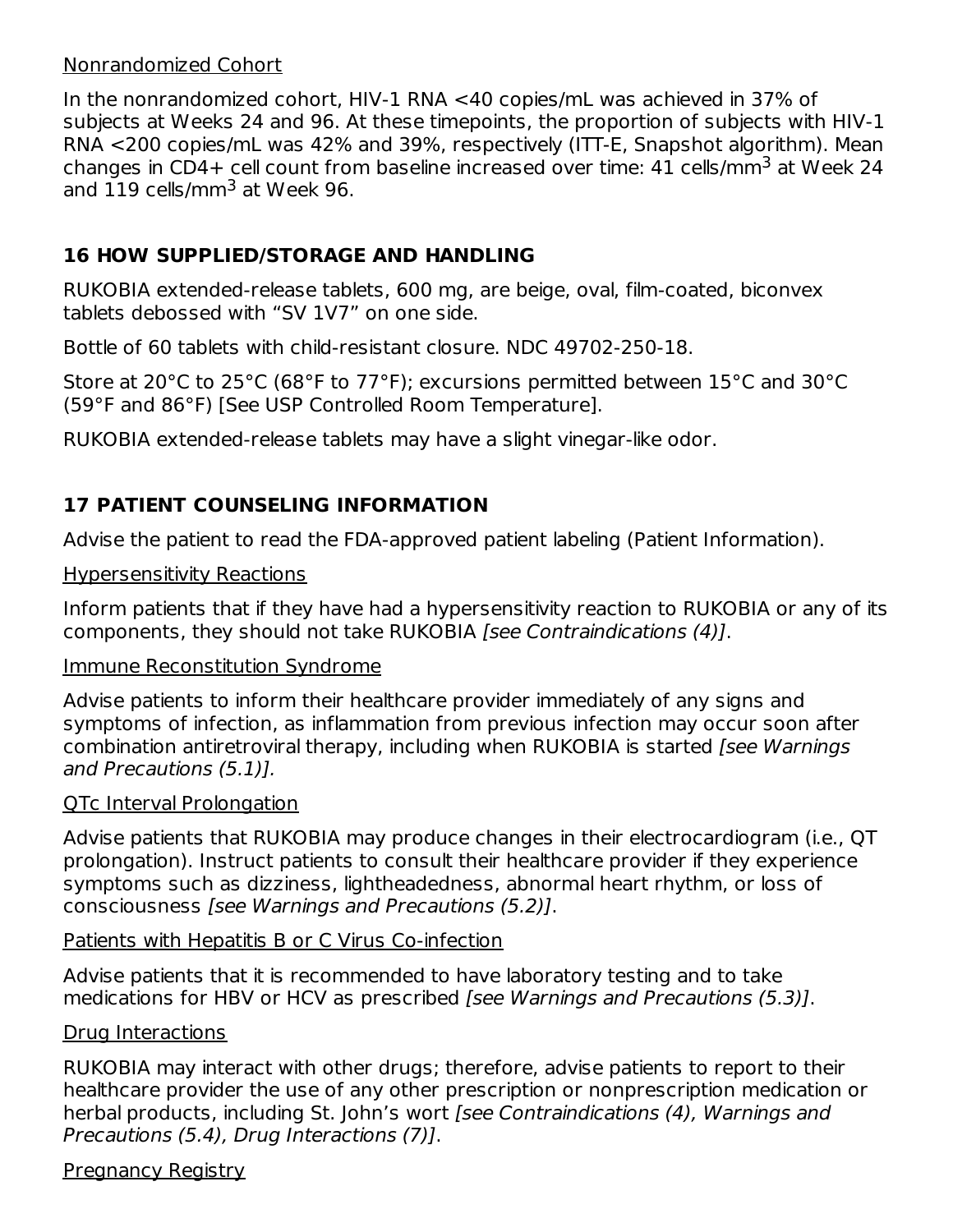Inform patients that there is an antiretroviral pregnancy registry to monitor fetal outcomes in those exposed to RUKOBIA during pregnancy [see Use in Specific Populations (8.1)].

#### Lactation

Instruct mothers with HIV-1 infection not to breastfeed because HIV-1 can be passed to the baby in the breast milk [see Use in Specific Populations (8.2)].

#### Potential Odor of Tablets

RUKOBIA tablets may have a slight vinegar-like odor [see How Supplied/Storage and Handling (16)].

#### Missed Dosage

Advise patients to avoid missing doses as it can result in development of resistance. Instruct patients that if they miss a dose of RUKOBIA, to take it as soon as they remember. Advise patients not to double their next dose or take more than the prescribed dose [see Dosage and Administration (2)].

Trademark is owned by or licensed to the ViiV Healthcare group of companies.

Manufactured for:

ViiV Healthcare Research Triangle Park, NC 27709

by:

GlaxoSmithKline Research Triangle Park, NC 27709

©2022 ViiV Healthcare group of companies or its licensor.

RKB:2PI

#### **PATIENT INFORMATION RUKOBIA (rue-KOH-bee-ah) (fostemsavir) extended-release tablets**

#### **What is RUKOBIA?**

RUKOBIA is a prescription medicine that is used with other antiretroviral medicines to treat Human Immunodeficiency Virus (HIV-1) infection in adults who:

- have received several anti-HIV-1 regimens in the past, **and**
- have HIV-1 virus that is resistant to many antiretroviral medicines, **and**
- are failing their current antiretroviral therapy. You could be failing therapy because it is not working or no longer works, you are not able to tolerate the side effects, or there are other safety reasons why you cannot take it.

HIV-1 is the virus that causes Acquired Immune Deficiency Syndrome (AIDS). It is not known if RUKOBIA is safe and effective in children.

#### **Do not take RUKOBIA if you:**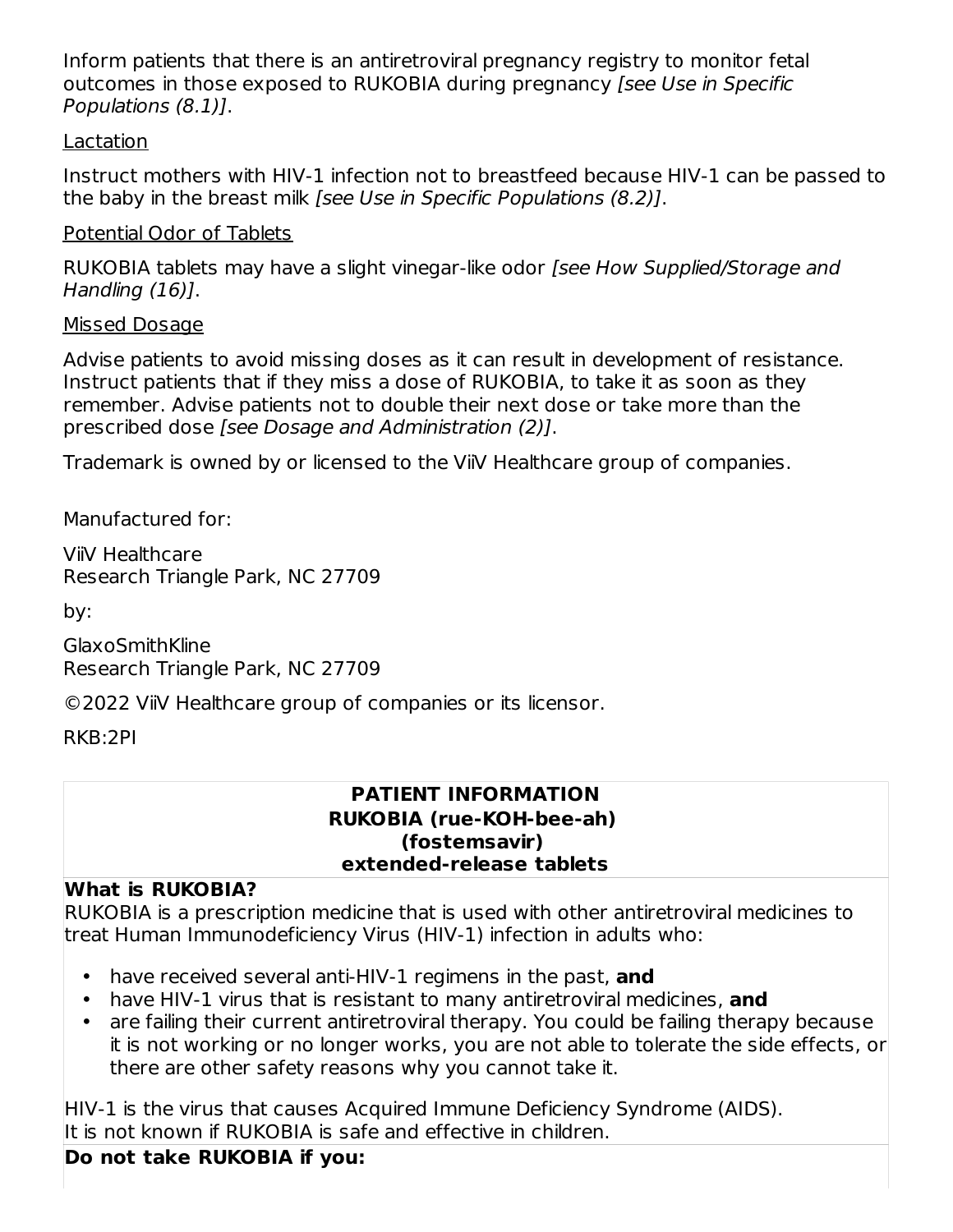- **are allergic** to fostemsavir or any of the ingredients in RUKOBIA. See the end of this leaflet for a complete list of ingredients in RUKOBIA.
- **take certain medicines, including:**
	- enzalutamide
	- carbamazepine
	- phenytoin
- rifampin
- mitotane
- St. John's wort (Hypericum perforatum)

#### **Before taking RUKOBIA, tell your healthcare provider about all of your medical conditions, including if you:**

- have or have had a heart problem, including a heart rhythm problem called QTc prolongation (irregular heartbeat).
- have or have had liver problems, including hepatitis B or C virus infection.
- are pregnant or plan to become pregnant. It is not known if RUKOBIA will harm your unborn baby. Tell your healthcare provider if you become pregnant during treatment with RUKOBIA.

**Pregnancy Exposure Registry.** There is a pregnancy exposure registry for women who take antiretroviral medicines, including RUKOBIA, during pregnancy. The purpose of this registry is to collect information about the health of you and your baby. Talk to your healthcare provider about how you can take part in this registry.

- are breastfeeding or plan to breastfeed. **Do not breastfeed if you take RUKOBIA.**
	- You should not breastfeed if you have HIV-1 because of the risk of passing HIV-1 to your baby.
	- It is not known if RUKOBIA can pass to your baby in your breast milk.

Talk with your healthcare provider about the best way to feed your baby during treatment with RUKOBIA.

**Tell your healthcare provider about all the medicines you take,** including prescription and over-the-counter medicines, vitamins, and herbal supplements. Some medicines interact with RUKOBIA.

**Especially tell your healthcare provider** if you take birth control pills (oral contraceptives) that contain ethinyl estradiol. The amount of ethinyl estradiol can become increased in your blood during treatment with RUKOBIA. Talk to your healthcare provider about which oral contraceptives may be right for you during treatment with RUKOBIA.

Keep a list of your medicines and show it to your healthcare provider and pharmacist when you get a new medicine.

- You can ask your healthcare provider or pharmacist for a list of medicines that interact with RUKOBIA.
- **Do not start taking a new medicine without telling your healthcare provider.** Your healthcare provider can tell you if it is safe to take RUKOBIA with other medicines.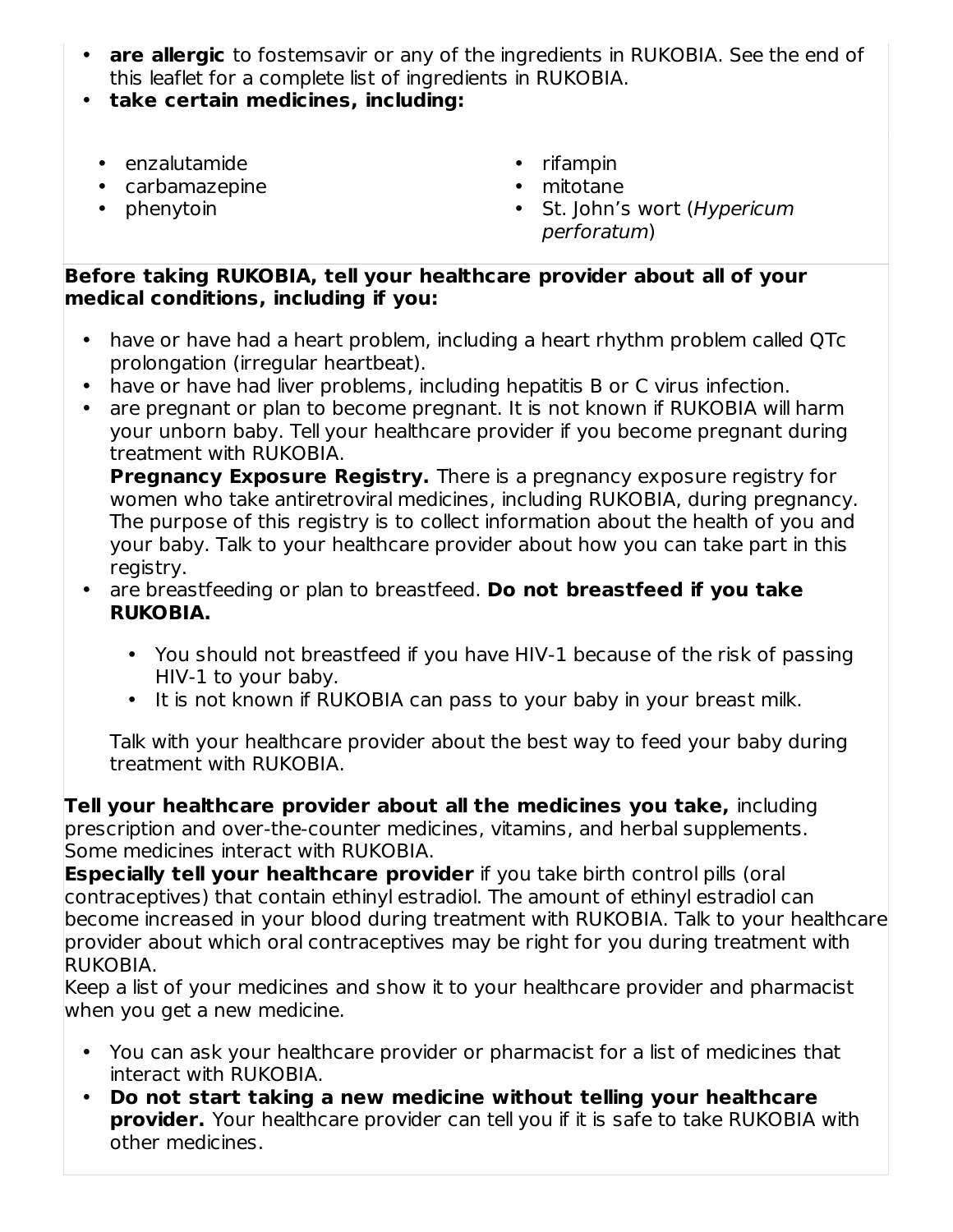## **How should I take RUKOBIA?**

- **Take RUKOBIA exactly as your healthcare provider tells you to take it.**
- Take RUKOBIA tablets whole. Do not chew, crush, or split RUKOBIA tablets before swallowing.
- Take RUKOBIA with or without food.
- RUKOBIA tablets may have a slight odor (like vinegar). This is normal.
- Do not miss a dose of RUKOBIA. If you miss a dose of RUKOBIA, take it as soon as you remember. Do not take 2 doses at the same time or take more than your healthcare provider tells you to take.
- Do not run out of RUKOBIA. The virus in your blood may increase and the virus may become harder to treat. When your supply starts to run low, get more from your healthcare provider or pharmacy.
- $\bullet$ If you take too much RUKOBIA, call your healthcare provider or go to the nearest hospital emergency room right away.

## **What are the possible side effects of RUKOBIA? RUKOBIA can cause serious side effects including:**

- **Changes in your immune system (Immune Reconstitution Syndrome)** can happen when you start taking HIV-1 medicines. Your immune system may get stronger and begin to fight infections that have been hidden in your body for a long time. Tell your healthcare provider right away if you start having new symptoms after you start taking RUKOBIA.
- **Heart rhythm problems (QTc prolongation).** RUKOBIA may cause a heart rhythm problem called QTc prolongation. QTc prolongation causes an irregular heartbeat. If you are elderly, you may be at a greater risk for developing this heart problem with RUKOBIA.

**Tell your healthcare provider right away** if you feel dizzy, lightheaded, feel changes in your heartbeat, or you faint (lose consciousness).

- **Changes in liver function blood tests results.** People with HIV-1 who take RUKOBIA and who also have hepatitis B or C virus infections, may be more likely to develop new or worsening changes in certain liver function blood tests during treatment with RUKOBIA.
	- If you stop your anti-hepatitis B treatment, this could mean that your hepatitis B may become active again (reactivated). Your healthcare provider may do blood tests to check your liver during treatment with RUKOBIA especially if you have hepatitis B virus infection.
	- Take any anti-hepatitis B or anti-hepatitis C medicines as prescribed by your healthcare provider during treatment with RUKOBIA.

## **The most common side effect of RUKOBIA is nausea.**

These are not all of the possible side effects of RUKOBIA. Call your doctor for medical advice about side effects. You may report side effects to FDA at 1‑800‑FDA‑1088.

## **How should I store RUKOBIA?**

- Store RUKOBIA at room temperature between 68°F to 77°F (20°C to 25°C).
- RUKOBIA comes in a child-resistant package.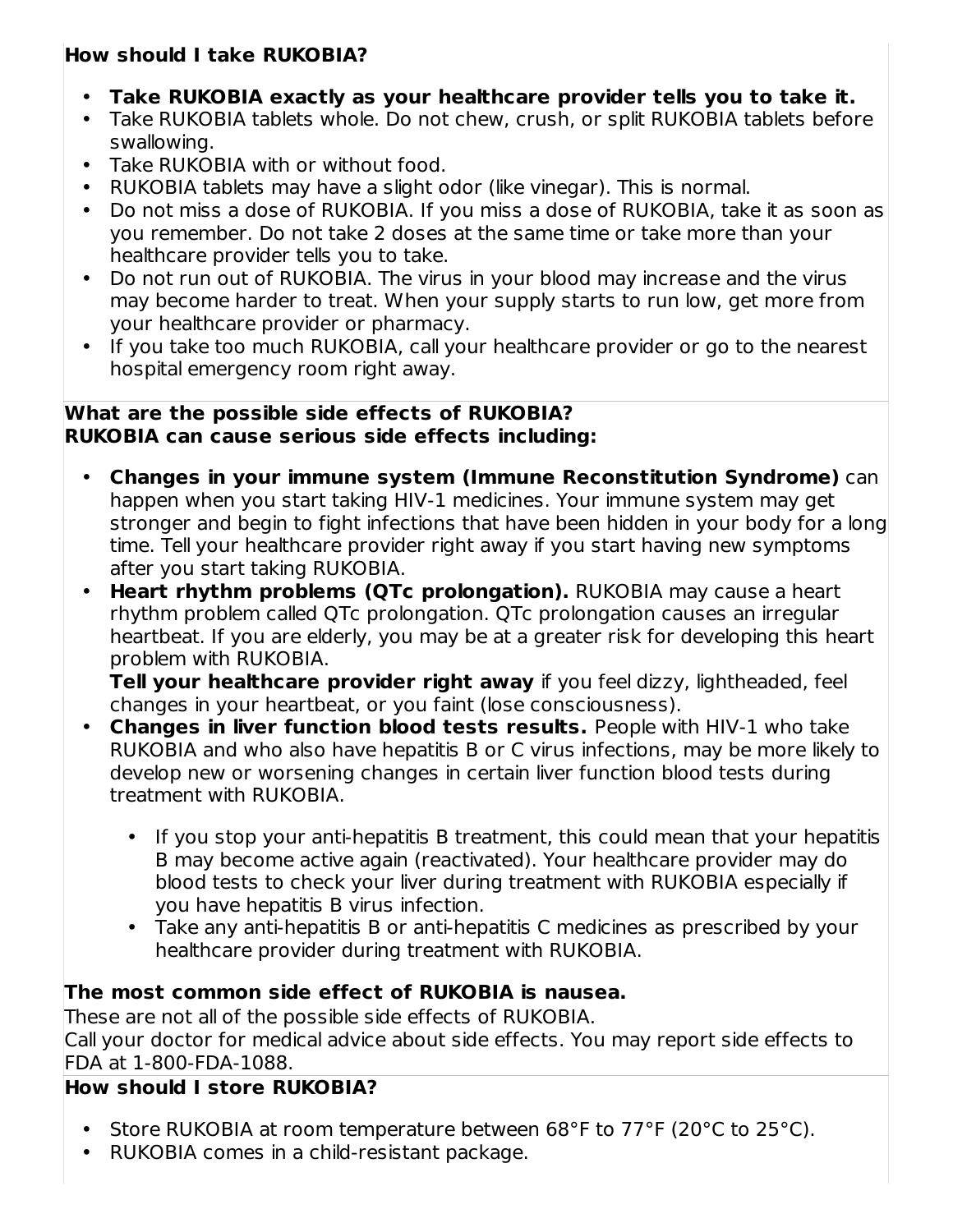## **Keep RUKOBIA and all medicines out of the reach of children.**

**General information about the safe and effective use of RUKOBIA.**

Medicines are sometimes prescribed for purposes other than those listed in a Patient Information leaflet. Do not use RUKOBIA for a condition for which it was not prescribed. Do not give RUKOBIA to other people, even if they have the same symptoms you have. It may harm them. You can ask your pharmacists or healthcare provider for information about RUKOBIA that is written for health professionals.

## **What are the ingredients in RUKOBIA?**

**Active ingredient:** fostemsavir.

**Inactive ingredients:** colloidal silicon dioxide, hydroxypropyl cellulose, hypromellose, and magnesium stearate.

**The tablet film-coating contains:** iron oxide red, iron oxide yellow, polyethylene glycol, polyvinyl alcohol, talc, and titanium dioxide.

Manufactured for:

by:

ViiV Healthcare Research Triangle Park, NC 27709 GlaxoSmithKline Research Triangle Park, NC 27709 Trademark is owned by or licensed to the ViiV Healthcare group of companies. ©2020 ViiV Healthcare group of companies or its licensor. RKB:1PIL For more information, go to www.RUKOBIA.com or call 1-877-844-8872.

This Patient Information has been approved by the U.S. Food and Drug Administration. Issued: 07/2020

## **PRINCIPAL DISPLAY PANEL**

## **NDC 49702-250-18**

## **Rukobia**

**(fostemsavir)**

## **600 mg**

Extended-release tablets

## **Rx Only**

Each film-coated tablet contains 600 mg of fostemsavir (equivalent to 725 mg fostemsavir tromethamine).

## **Bottle of 60 tablets**

Note to pharmacist:

Do not cover ALERT box with pharmacy label.

## **ALERT: Find out about medicines that should NOT be taken with RUKOBIA.**

## **Made in UK**

Rev. 6/20 62000000047347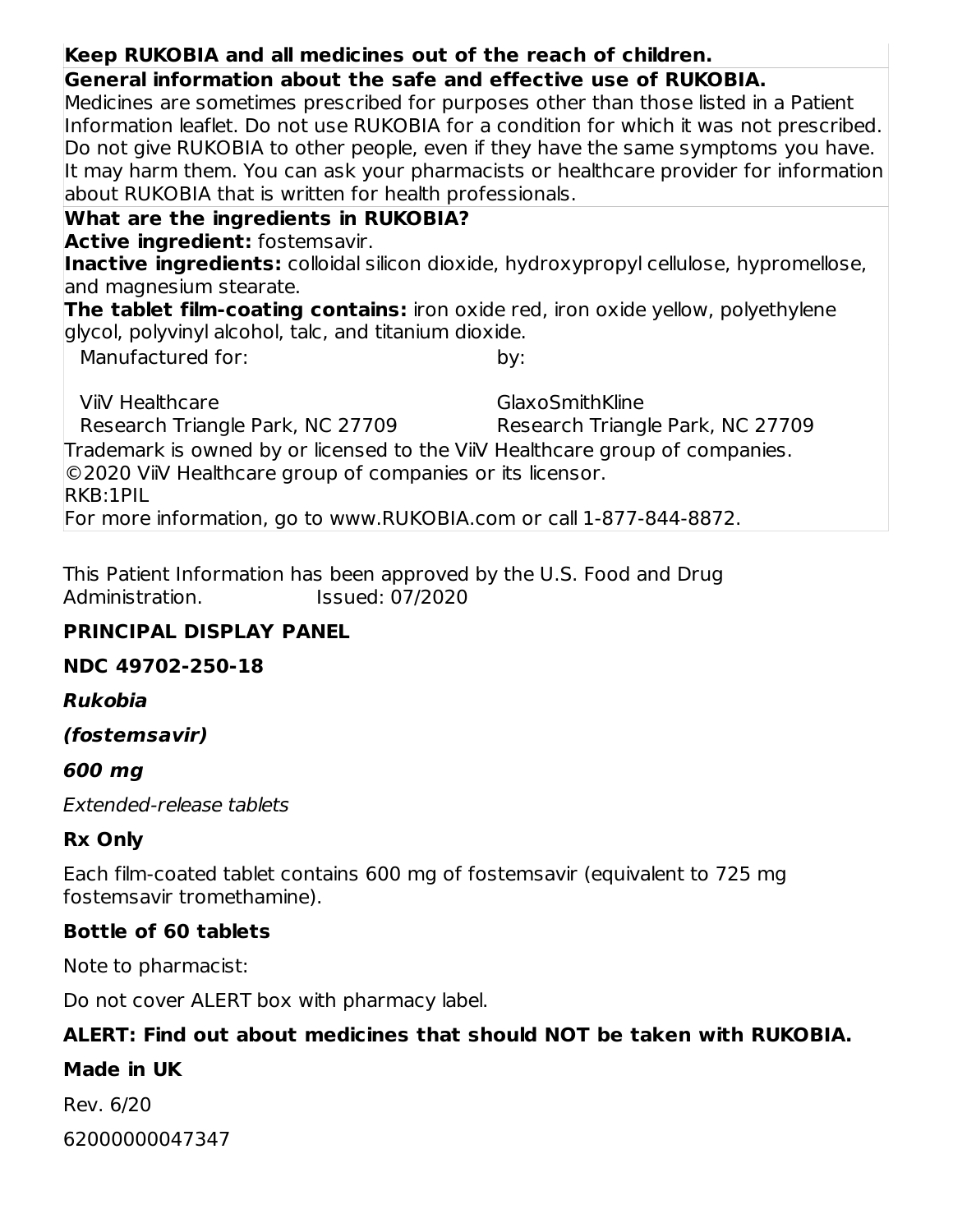

## **RUKOBIA**

fostemsavir tromethamine tablet, film coated, extended release

| <b>Product Information</b>                                                     |                         |                           |                                    |  |                 |
|--------------------------------------------------------------------------------|-------------------------|---------------------------|------------------------------------|--|-----------------|
|                                                                                |                         |                           |                                    |  |                 |
| <b>Product Type</b>                                                            | HUMAN PRESCRIPTION DRUG | <b>Item Code (Source)</b> |                                    |  | NDC:49702-250   |
| <b>Route of Administration</b>                                                 | ORAL                    |                           |                                    |  |                 |
|                                                                                |                         |                           |                                    |  |                 |
| <b>Active Ingredient/Active Moiety</b>                                         |                         |                           |                                    |  |                 |
|                                                                                | <b>Ingredient Name</b>  |                           | <b>Basis of</b><br><b>Strength</b> |  | <b>Strength</b> |
| FOSTEMSAVIR TROMETHAMINE (UNII: 2X513P36U0) (FOSTEMSAVIR -<br>UNII:97IQ273H4L) |                         |                           | <b>FOSTEMSAVIR</b>                 |  | 600 mg          |
|                                                                                |                         |                           |                                    |  |                 |
| <b>Inactive Ingredients</b>                                                    |                         |                           |                                    |  |                 |
|                                                                                | <b>Ingredient Name</b>  |                           |                                    |  | <b>Strength</b> |
| <b>SILICON DIOXIDE (UNII: ETJ7Z6XBU4)</b>                                      |                         |                           |                                    |  |                 |
| HYDROXYPROPYL CELLULOSE, UNSPECIFIED (UNII: 9XZ8H6N6OH)                        |                         |                           |                                    |  |                 |
| HYPROMELLOSE, UNSPECIFIED (UNII: 3NXW29V3WO)                                   |                         |                           |                                    |  |                 |
| <b>MAGNESIUM STEARATE (UNII: 70097M6I30)</b>                                   |                         |                           |                                    |  |                 |
| <b>FERRIC OXIDE RED (UNII: 1K09F3G675)</b>                                     |                         |                           |                                    |  |                 |
| FERRIC OXIDE YELLOW (UNII: EX43802MRT)                                         |                         |                           |                                    |  |                 |
| POLYETHYLENE GLYCOL, UNSPECIFIED (UNII: 3WQ0SDWLA)                             |                         |                           |                                    |  |                 |
| POLYVINYL ALCOHOL, UNSPECIFIED (UNII: 532B59J990)                              |                         |                           |                                    |  |                 |
| TALC (UNII: 7SEV7J4R1U)                                                        |                         |                           |                                    |  |                 |
| <b>TITANIUM DIOXIDE (UNII: 15FIX9V2JP)</b>                                     |                         |                           |                                    |  |                 |
|                                                                                |                         |                           |                                    |  |                 |